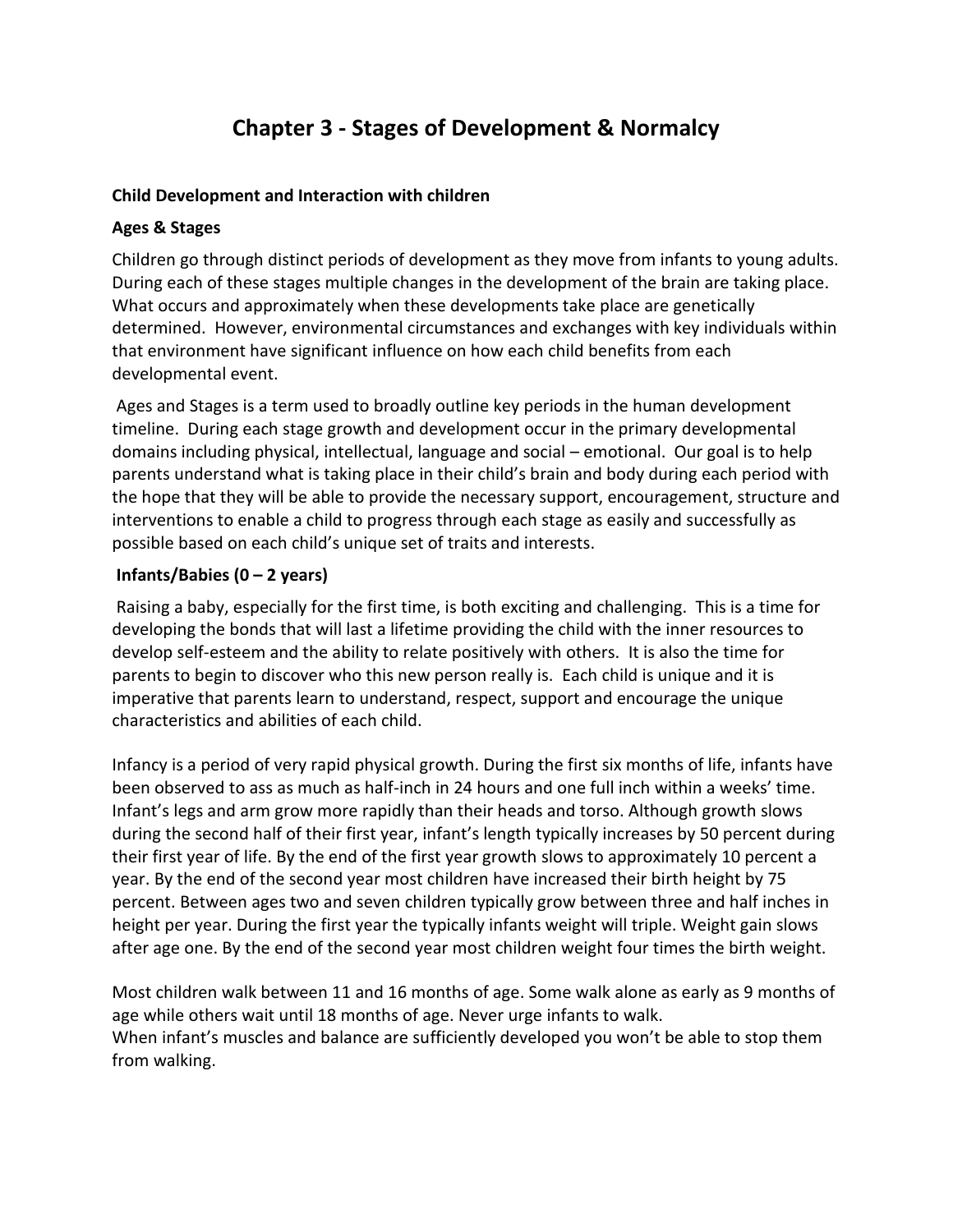### **Toddlers/Preschoolers (2 – 5 years)**

When a child takes the first step on his or her own, a new phase in development begins. At this stage child are now free to roam around their world. It is a time for active exploration of their environment. Language development takes major leaps which leads to learning the names of objects of interest, the ability to ask for things and as they discover their independent nature, yes, they develop the ability to say "NO!".

During this developmental stage, a major challenge is developing what psychologists call emotional regulation. "Meltdowns" are common during this period but parents can use the bond developed during infancy to help the child learn to modulate their emotional expression and begin to grasp the difficult concept of delay of gratification. While they instinctively seem to be able to say "NO" toddlers also need help in learning how to accept "No" from others.

This is also a stage of rapid physical and intellectual development preparing these children for starting school which includes interacting cooperatively with peers while at the same time being able to compete physically and intellectually. A child's parent is in the position to be a coach providing just the right combination of encouragement, support and guidance. Parents also need to serve as primary teacher for the mastery of basic learning skills and encourage active discussion and experimentation of new concepts and skills.

By age three most child have fairly good control of their bodies and have some degree of skill in most of the fundamental motor skills such as running, jumping, hopping, skipping, throwing, catching movements. However, the performance of these movements generally does not reach mature level until between ages five to five years of age.

Children differ when they are ready for toilet training. Toilet training should not begin until a child (1) can control bladder and bowel functions (2) can recognize the need to urinate or defecate (3) show an interest in being dry and using the potty (4) can manage their own clothing (5) can give clearly signals to the caregiver or walk to the potty unassisted and (6) can sit themselves on the potty unassisted. This combination of factors occurs at different ages in different children. The nerves and muscles that control the bowel and bladder functions do not mature until 12 to 24 months of age. Never attempt to toilet train a child before all the signs of readiness are present.

Toddlers need to be listened to and taken seriously the first time they speak. Failure to be heard often result in whining. Whining reflects the child's high level of frustration. Toddlers quickly learn that whining gets the adults attention quickly when nothing else works. Failure to listen to toddlers teaches them that you do not consider what they are saying to be important. It also teaches them that you don't expect them to listen to you the first time you speak.

# **School Age Children (6 – 12 years)**

Raising school age children can be awesome. Watching them try new activities, cheering them on at athletic events and applauding their accomplishments at recitals are usually some of the high points for most parents. However, achieving success is often preceded with frustration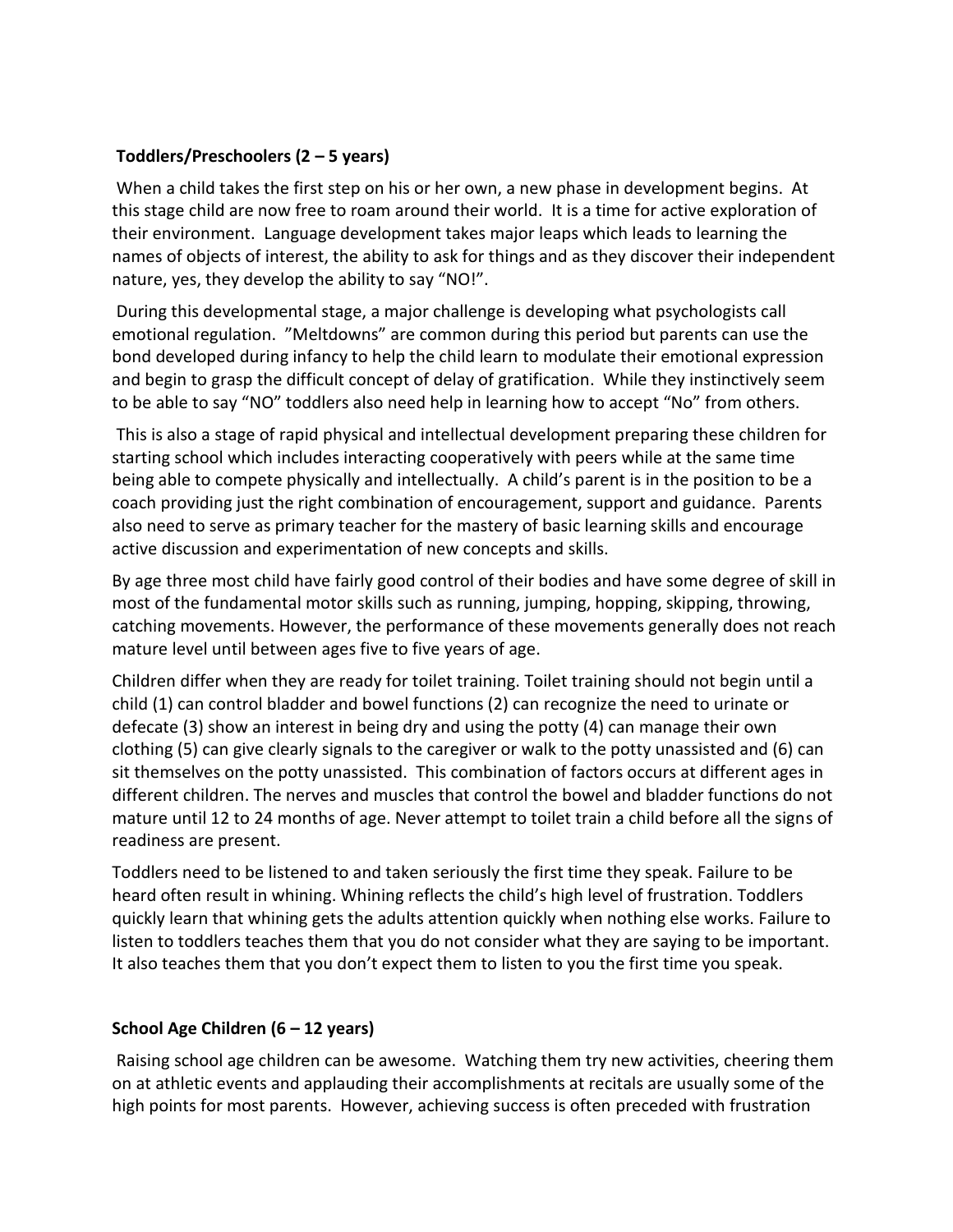and sometimes learning to accept one weaknesses as well as celebrating and building on strengths. When will equipped parents can be excellent coaches for their child no matter what the endeavor.

While toddlers and preschoolers need constant supervision, school age children become gradually ready for more independence. However, learning to make good choices and exercise self-discipline does not come easily for many. Parents need to impart a moral code that the child gradually internalizes. As children struggle with these important tasks parents must be able to provide praise and encouragement for achievement but parents must also be able to allow them to sometimes experience the natural consequences for their behavior or provide logical consequences to help them learn from mistakes.

# **Adolescents/Teenagers (13 – 18 years)**

There is no doubt that for most families, the teen years present a challenge for both parents and children.

Middle School is not fondly remembered by most who attend. It is often fraught with scary body changes, bullying by peers and a new surge for independence. This leads to passiveaggressive behavior ("I'll do it in a minute"), self-consciousness ("What are you staring at?") and self-doubt ("I'm not good at anything.") and/or over-confidence ("Well, I thought I could do that.") and of course moodiness ("Leave me alone.").

High School is usually better for most. It is a time to really begin defining one's self and realistically contemplating the future. Skill development is accelerated to prepare for college or job training programs. Talents are perfected. Social skills are honed and relationships take on more of a serious nature. Peer pressure is at its max and in today's teen society there are more tempting sidetracks than ever.

During adolescence, kids need their parents more than ever. Research shows that a positive family environment including fun family activities, open parent-child communication and the encouragement to participate in positive extracurricular and community activities, teens are able to navigate these years with relative ease.

# **The Caregiver's role**

Adults have a responsibility to help young children develop their motor skills to the very best level that is possible for each individual child. Physical maturation of the brain and body systems makes motor development possible. Children's motor skills will develop at some minimal performance level as they grow up. To reach the highest potential, young children need adult guidance and instructions along with ample indoor and outdoor space, uninterrupted time and opportunities for lots of practice.

Research studies have found that by itself instruction in motor skills is not effective in improving children's basic motor skills. Only practice has been found to be effective in achieving this goal. Young children need many challenges and opportunities to practice motor skill. Through practice children develop and perfect new movement. Through practice children also learn to integrate separate skills that they already know into new sequences so that they can perform new activities.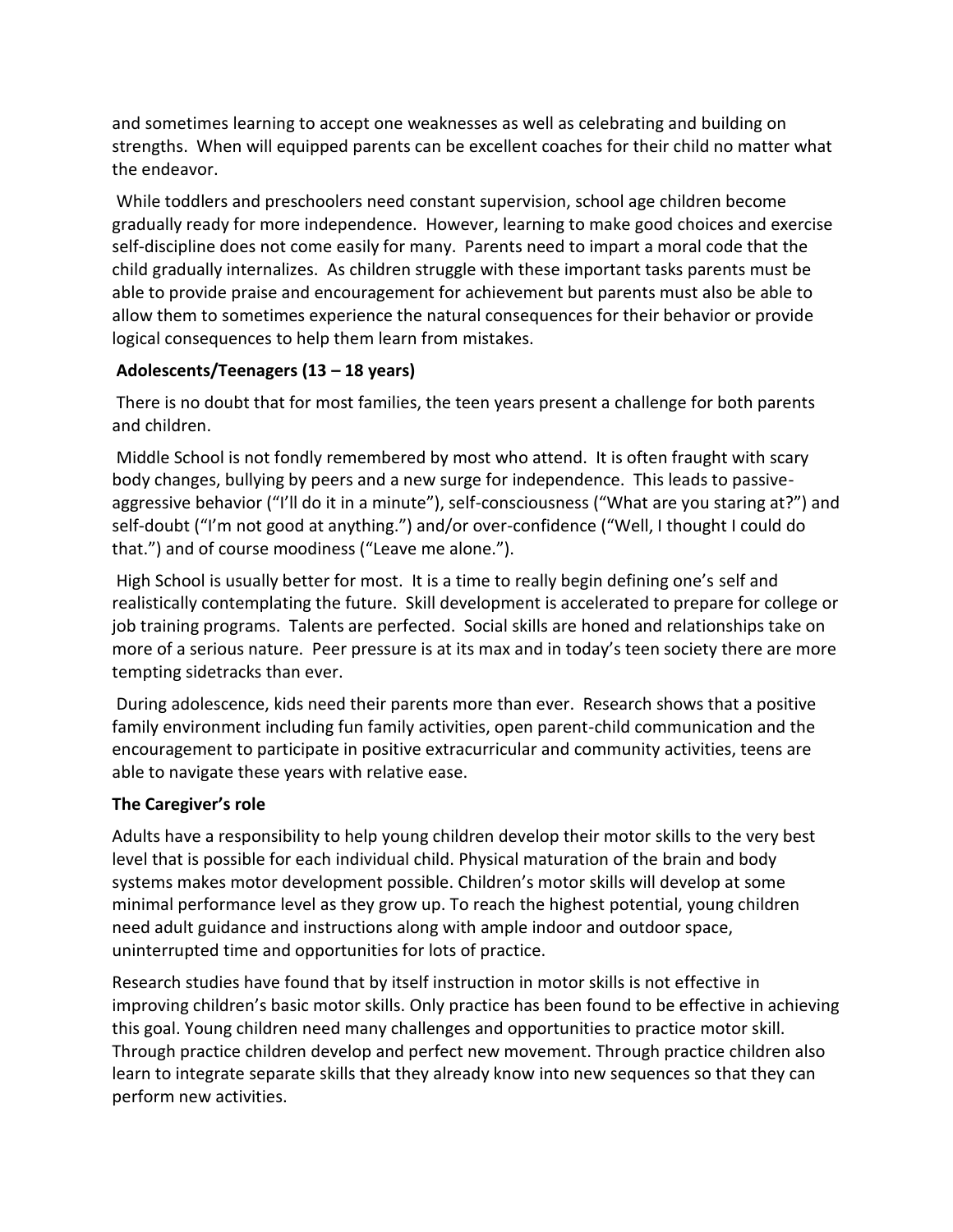Children need freedom to achieve success in physical pursuits on their own. Allow children to do things by themselves and for themselves as much as possible. Adults who step into physically assist young children with various motor skills, even to pick up children after they fall deprive children of opportunities to improve their motor skills and gain confidence in their own abilities. To achieve their highest possible level of motor development, children need both free play and guided movement activities.

# **How Children Learn**

At all stages of cognitive development, young children learn by doing, They construct their own knowledge through their own hands-on self-directed exploration and through interaction with material. Young children learn best when they are able to set their own learning priorities. The best way for young children should be a time of active learning. Children need to experience joy and satisfying their nature curiosity in ways that they choose. They need opportunities to follow their own interest and try many new things on their own without fear or failure. They need to make mistakes so they can learn from their actions. Children need to learn that making mistakes is a natural part of doing and learning.

Children can learn what a dog looks like at a picture in a book but they will develop a much more complete and accurate concept of what a dog is by seeing, watching and hearing a real dog. Because children develop their abilities to think and understand by physically handling object and using their own sense to explore. Spontaneous, self-paced, children-controlled play provides the ideal environment for children 's learning. Each individual child is the best judge of what that child is ready to learn at any given time. The unstructured nature of play in an environment that provides many choices of activities allows each child progress according to the child's individual need and time frame.

Symbolic play such as pretending to drive a car or rock a baby begins to emerge after about one year of age. Toddler's experience with cause and effect provide many new themes for their pretend play. Symbolic play involved the use of objects that represent something else. School age children's symbolic play typically becomes less spontaneous and more organized and reality based, yet school age children can have lots of fun with dramatic play and should be encouraged to plan and produce dramatizations of stories they read as well as write themselves. Remember that the process is more important than the product.

# **Activities**

After-school and weekend activities for children can build self-esteem, skills, friendships and a sense of belonging. Interacting in a shared endeavor with other children can be especially rewarding.

Activities that are helpful for children that have ADHD are: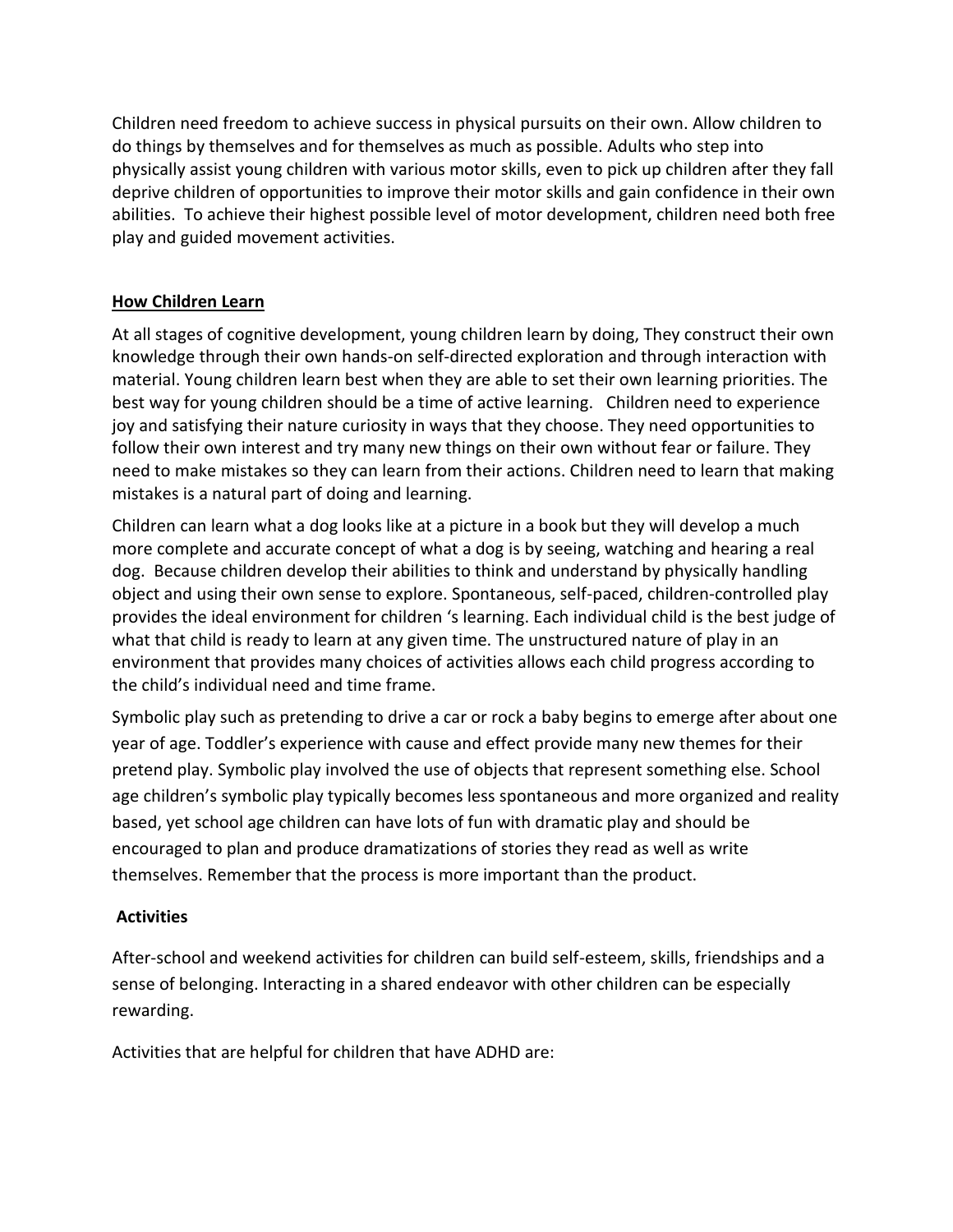**Drama:** Drama activities naturally model behavior and offer students affected by AD/HD the chance to learn social skills and examine new ideas in a controlled, predictable (scripted) setting. Drama offers the chance to shine individually and still work with others in creating a performance.

**Industrial arts or technology:** Many students affected by AD/HD find the chance to build something appealing. Students who may have trouble with abstract concepts can grasp, literally, new ideas and fine motor skills when they work with their hands. They have the opportunity to be loud and pound, drill or mold with clay in a supervised setting.

**Photography:** Not everyone sees the world in the same way. For students with AD/HD, learning to take pictures of how they view the world can be a liberating experience. From the skills of handling the camera to computer imaging or physical film processing and photo printing, a young person gains confidence, attentive skills and the chance to share what they see with those around them.

**Sports:** Many young people affected by AD/HD have found a good mix of excitement and action in various school sports. They meet new friends and work within a structured system with personal opportunities to succeed and the common goal of winning.

Activities that are helpful for children that have Asperger Syndrome are:

**Drama classes:** Kids learn to read social cues, work collaboratively, have meaningful conversations and make friends. Creativity is encouraged.

**Etiquette classes:** Kids not only learn the rules of social behavior; they gain an understanding of their importance. It's not just mom telling them how to behave, it's an expert.

**Hippotherapy:** Kids on the autism spectrum sometimes have sensory and sensory integration issues. Moving with a horse can help them understand where their bodies are in space, aiding coordination.

**Library clubs:** The library can be a safe haven for a kid who's quirky. Librarians are often understanding. Some libraries have video game clubs or other specialized clubs that can appeal to special interests.

**Robotics and Lego clubs:** Many kids on the autism spectrum like to build and put things together. Clubs require teamwork to solve problems.

**Scouting:** Many kids with Asperger syndrome like the badges and awards, the structure of a hierarchy, of going from level to level. Expectations are clear. Participation in group projects and camping builds social skills.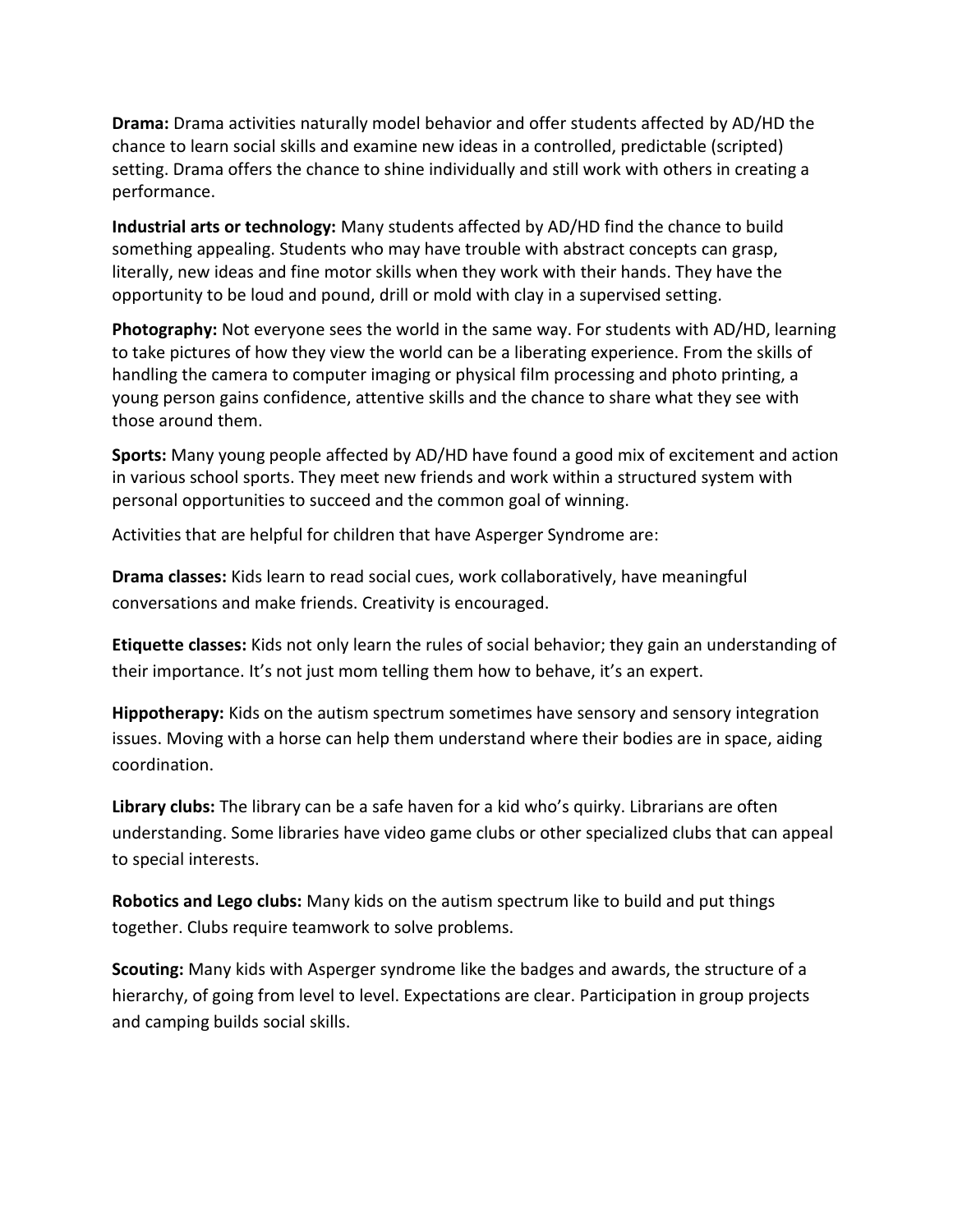**Sports challenger teams:** Some local recreation departments or organizations offer sports teams, such as soccer or T-ball for kids who have disabilities. It's a way to be on a team for a child who processes slowly.

Activities that are helpful for children that have Communications Disorders are:

**Community service projects:** Activities involving simple repetitive tasks such as food drives or packing school supplies for needy families teach the value of serving others while building friendships and practicing skills such as categorization, following directions, sequencing and describing.

**Cooking classes:** Tasks involving simple menus and group dining facilitate social skills and can be assigned based on ability levels. They help students learn new vocabulary, describe, sequence and interact with others on more focused topics.

**Groups that focus on making a product:** Students learn to organize, sequence and focus.

**Pet care and animal groups:** Students can engage with others, minimize stress, and demonstrate expertise.

**Recycling groups:** Members collect and prepare materials to be sent to a recycling center, teaching the value of community service, interacting with new people, building friendships, following directions and vocabulary.

**Sign language club:** Students engage with one another while learning a skill, focus, and following directions. This is especially good for children with communication disorders related to hearing loss.

Activities that are helpful for children that have Intellectual and Developmental Disabilities are

**After-school sports programs** for physically disabled or visually impaired youth are developing through the efforts of organizations including American Association of Adapted Sports Programs (AAASP), www.aaasp.org.

**Adaptive recreation classes and sports** such as basketball, baseball, softball, bowling, and tennis are offered in many cities. Contact your local parks and recreation department about adaptive recreation options.

**Specialized programs and summer camps** specific to children with disabilities such as diabetes, cancer, burns, autism, developmental disabilities and spinal cord injuries.

The overall goals of normalcy are to: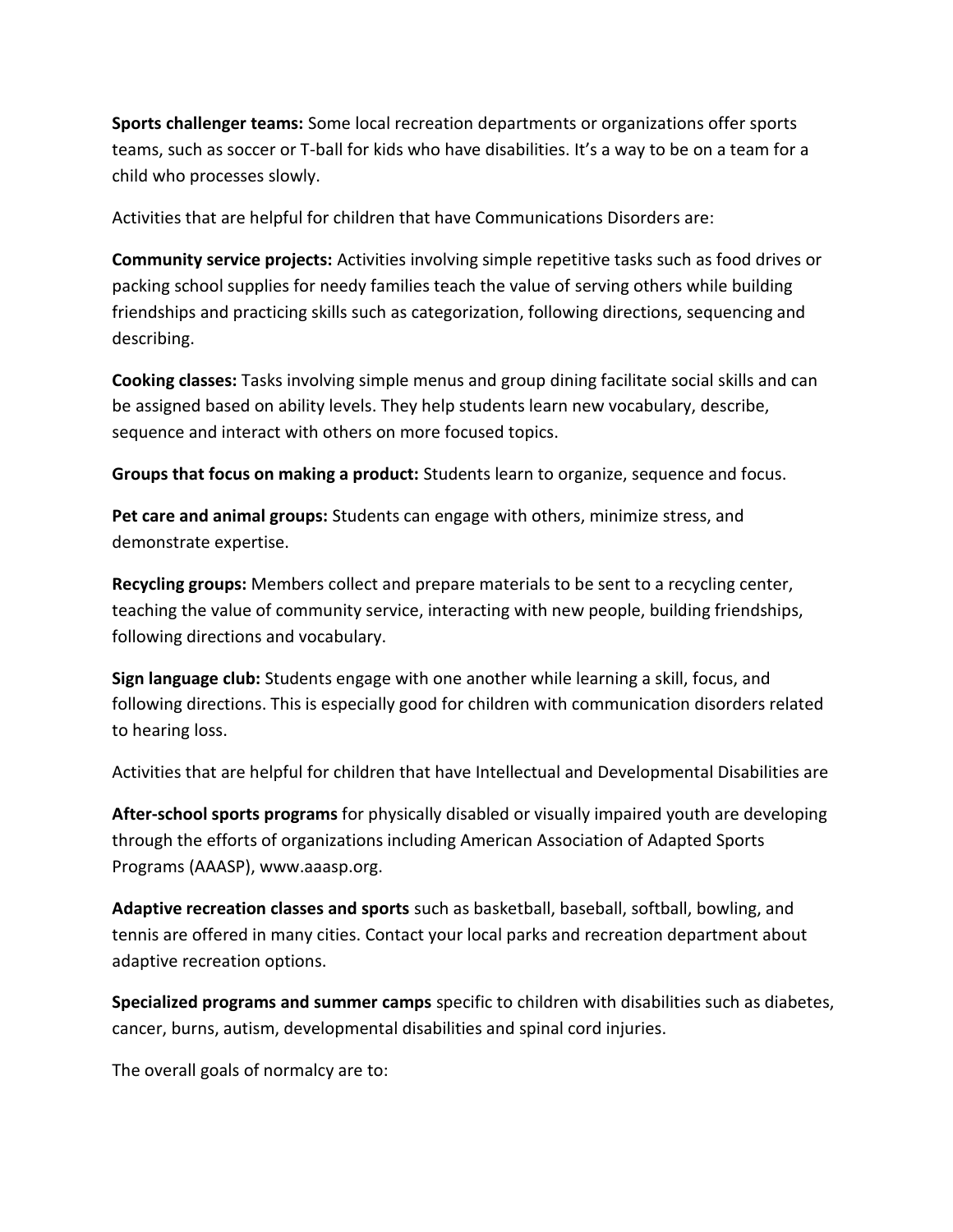- Provide the youth with normal life experiences
- Empower the caregiver to encourage youth to engage in extracurricular activities that promote well-being.
- Allow for reasonable parenting decisions to be made by foster parent.
- Respect the right of all the youth.

# **Interacting with Children**

Each child wants to be happy, to be loved to belong and to feel secure. To feel secure a child needs

Courage – "I will give it a try."

Confidence – "I can do it."

Optimism – "Things will be OK."

As a caregiver you want the child in your care do well. You can reach this goals by helping them feel happy and secure. Your attitude toward a child and the way you treat the child makes a big difference in how happy and secure they are and how well they will do in your home. You are not the only influence on the child in your care, but you have a very great influence on them even at times when they do not realize it.

Children are great imitators. They mimic what they see others so and repeat what they hear others say. When young children say words that shock you, you can be sure they have heard these words from someone. Children also imitate the attitudes of adults. This is true toward things and attitudes toward people. It is especially true of children 's attitudes toward themselves. Children's sense of self, their self-image is built largely on information they get from people around them. The child who is told "you are bad" or "you are mean" will begin to feel that way and then begin to feel unloved. Nicknames such as crybaby, stupid and fatty all have negative effects on a child's self-image. Many adults damage a child's self-concept every day and are usually not even aware of it.

# **What do Children Need?**

Children need to be loved. They need attention. The need to feel that they are important and that they belong. They need a strong sense of security. They need supportive adults who will keep them safe; provide structure, predictability, and limits in their day-today lives; and offer consistent positive guidance. They need opportunities to move about, make noise, explore their world, indulge their curiosity, experiment with new ways of doing things, learn, and feel competent. They need freedom to develop their independence. They need to feel powerful and in control of at least some parts of their lives. They need guidance in developing their own selfcontrol. They need help in understanding and accepting their feelings. They also need help in understanding both the pleasant and the unpleasant aspects.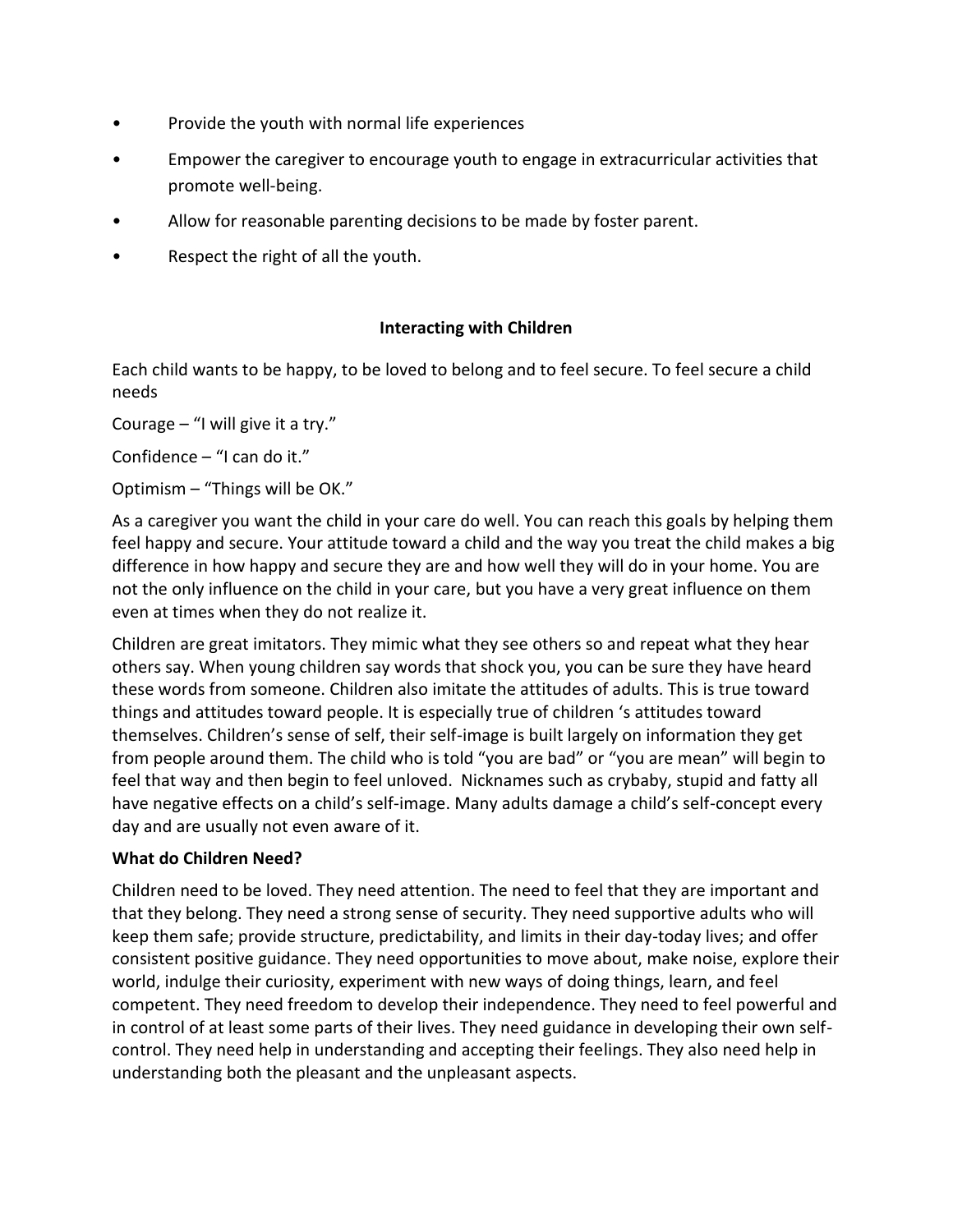There are also some things that children don't need. Children don't need criticism, guilt, embarrassment, or hostility. They don't need to be belittled, shamed, ignored, or punished.

Children have a strong instinct to see their own needs are met. In attempting to meet their needs, young children frequently behave in ways that are inappropriate. Their actions are often irritating and obnoxious to adults, but they are not naughty. Children need for adults to understand that often their troublesome behaviors result from their inappropriate strategies to meet their own needs. Children do not misbehave just to ruin your day. Adults who understand children will not think of them as adversaries.

### **What is Normalcy?**

Normalcy is the ability of a child to live as normal a life as possible, including: participating in childhood activities suitable for children of the same age, level of maturity, and developmental level as determined by a reasonable and prudent parent standard; and having normal interaction and experiences within a foster family and participating in foster family activities

Caregivers/Foster parent should allow every child, youth and young adult to have normal life experiences that enrich their lives. The child's surroundings and experiences should reflect a family setting, but when a more structured setting is required, normalcy can be provided in those types of settings as well. These experiences would include home activity, school activity, employment opportunity, exercise and recreation with the freedom to make decisions. Children, youth and young adults should be allowed to participate in extracurricular activities in school such as proms, yearbook staff, sports (as a spectator or participant), and cheerleading. Social activities such as dating, going to the mall, joining the boy scouts or even having friends over to visit is important for youth to promote a feeling of normalcy. The same activities we arrange for our own children should be considered for every child, youth and young adult in foster care.

For decision-making regarding participation in activities, caseworkers and caregivers should apply a "prudent parent standard" and ask, what information would I require, before I would give my own child permission to engage in an activity? As a parent, we would not require background checks on all individuals 14 years of age or older who live in a home where my child wants to spend the night with a friend. As conservators and caregivers of a child or youth in foster care, we should apply a similar standard in making these decisions.

The foster parent and caseworker should have a discussion about the expectations for allowing the child or youth to participate in age-appropriate activities and should ensure that these are referenced in the service plan (at a level that allows for flexibility yet provides guidance as to which activities a child or youth is ready to participate). When children, youth and young adults participate in these activities it allows them an opportunity to gain skills to become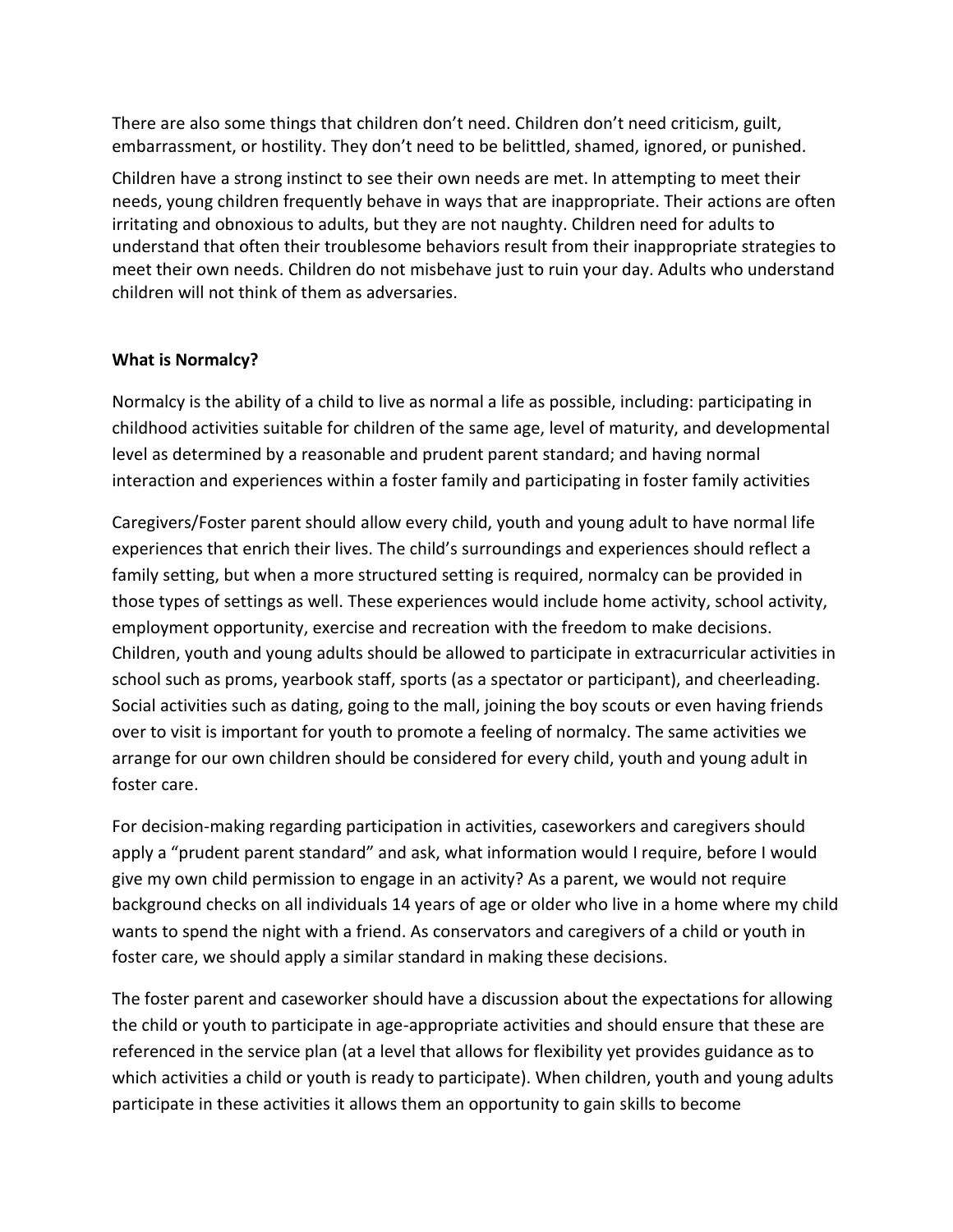independent, and learn about making good decisions. DFPS understands that every child will test boundaries and break some rules like missing a curfew. However, with the oversight and guidance of the caregiver this is how the child, youth and young adult can learn about natural consequences of their choices and begin to gain an understanding of making positive choices.

The Department relies on input from children and youth, residential child care operations, foster parents/caregivers, and CPS workers to determine what is in the best interest of each child based on their developmental level, level of supervision required, and needs. These determinations are usually made during the service planning meetings.

# **Reasonable & Prudent Judgment**

The "reasonable and prudent parent standard" is the standard of care that a parent of reasonable judgment, skill, and caution would use to maintain the health, safety, and best interest of the child and encourage the emotional and social growth and development of the child.

The foster parents and the agency must use prudent parent standard when making decision for foster children in their care. If a child is denied to participate in a certain activity the foster parent must document behaviors that would not allow this activity to be safe for that child. The agency when will have to document in the child's chart denial of that activity. The foster parent can no longer just say they do not want that child to participate without documenting it in their reports to the agency. The foster parent cannot use age or a disability as a reason to deny a child to participate in these activities.

First the agency and the foster parent must look at the child maturity level and assess if they are cognitive level. Next the child behavioral history and any safety plans put in place for the child have to be reviewed. The agency and the foster parents next have to access any surrounding circumstances or hazards if they participate in these activities. The agency has to document these plans to participate in activities in the supervision plan of the child treatment plan.

Below are a few frequently asked questions and responses which apply after the caregiver has considered the prudent parent standard:

**Q:** Can children spend the night at a friend's house?

Yes. Spending the night at a friend's house can be an exciting experience for a child. The caregiver and CPS worker should discuss whether the child is ready to spend the night away from home, if it is appropriate for the child's developmental level, and assess whether the friend's home meets the "prudent parent standard". In addition, it is important that the child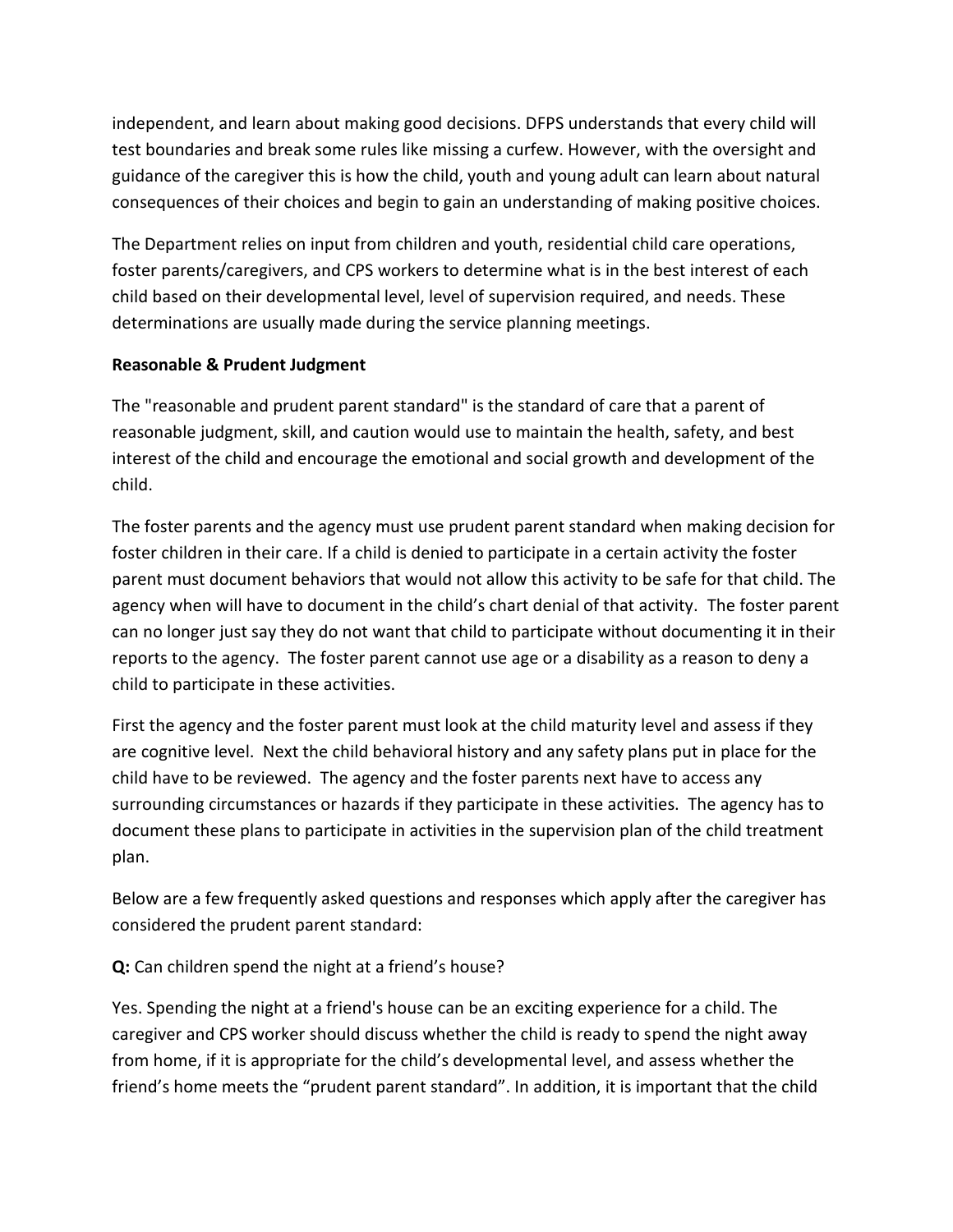and caregiver discuss and agree on any expectations for the overnight visit and what to do if they are uncomfortable during their visit.

**Q:** If a child spends the night at a friend's house, is a background check needed on the friend and their family?

No. A background check is not required if a child spends the night at a friend's house.

**Q:** If a child wants to have a friend come visit the foster home or spend the night, is a background check required?

No. A background check is not required unless there is reason to believe the child who is visiting has a criminal history. As conservators and caregivers of a child or youth, the prudent "parent standard" should be applied in making these decisions.

**Q:** Can a child attend church or other activities like go to the movies without supervision?

Yes, but approval all depends on a child's behavior and history of that child. If a child has a history of sexually acting out or has a runaway history then that child might not be approved to do a activity without supervision.

# **Q:** Can a child have a job?

Yes. A part time or full time job can provide important opportunities for youth to apply the skills that they learn in job readiness and vocational training and engage them in learning essential life skills related to the working environment. The caregiver, CPS worker and youth should discuss the youth's readiness for taking on a job and explore various options that allow learning in a workplace. Caregivers should refer youth to the Texas Workforce Solutions offices for assistance in looking for a job.

# **Q:** Can a child participate in extracurricular activities?

Yes. It is encouraged that children participate in extracurricular activities to the extent that the caregiver and CPS worker feel the specific activity is appropriate for the child's developmental level.

# **Q:** Can a child date or attend the prom?

Yes. Caregivers can help youth understand healthy dating practices by assisting with recognizing healthy and unhealthy behavior, developing coping skills for addressing jealousy and anger, recognizing when a relationship may no longer be working, and knowing how to end a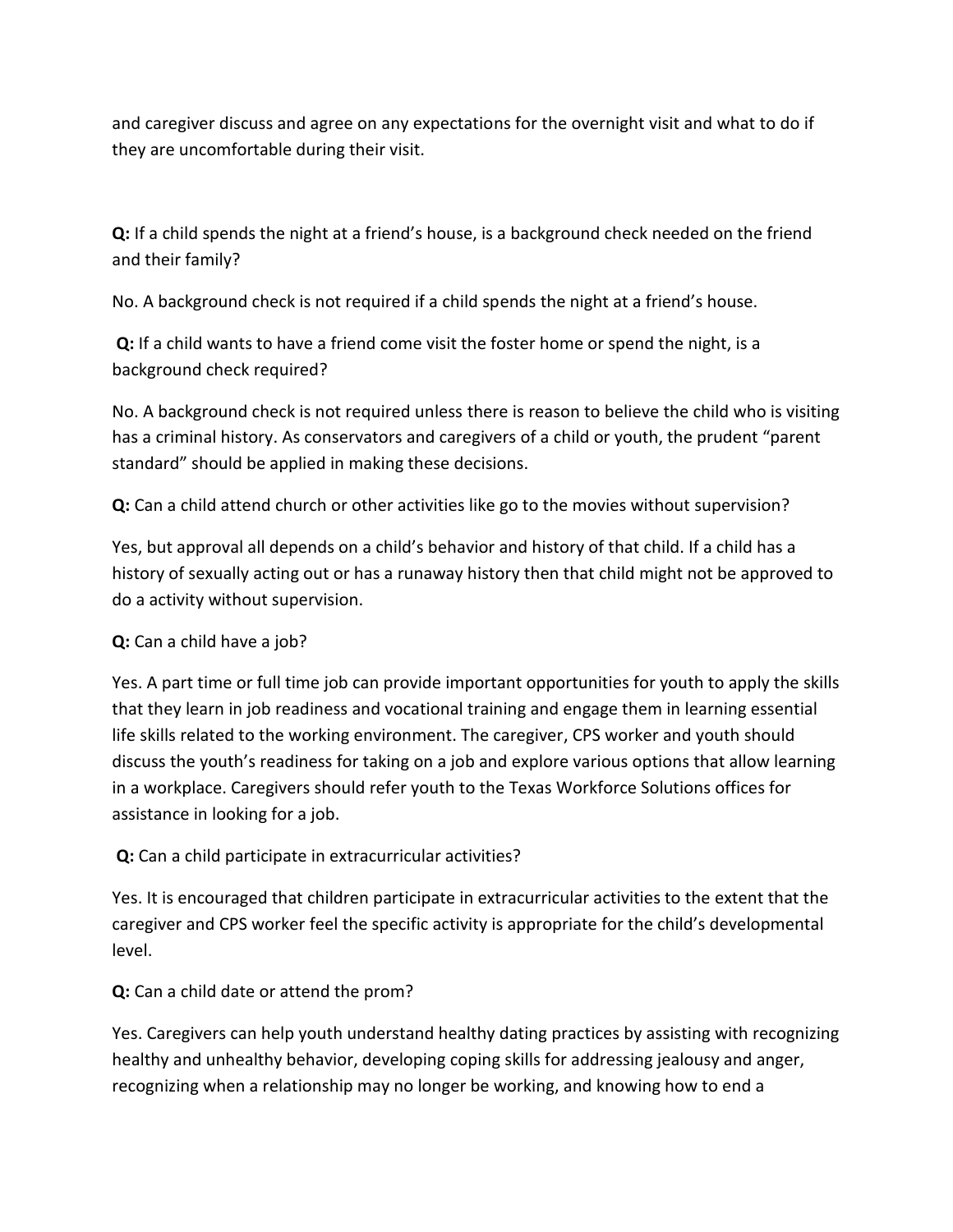relationship. Prom can feel like a rite of passage for young people and the high school prom is usually the first formal event in the lives of young people. Attending Prom can be both exciting and stress producing but provide an opportunity for youth, caregivers and peers to collaborate in the development of planning for the event and engaging in communicate about logistics, behavior and contingencies.

# **Q:** Can a child take driver's education classes and/or get a license?

Yes. Youth can take driver's education classes and/or get a driver's license, although logistically, it may be difficult given the costs of driver's education, car insurance and a vehicle. To help with cost of the driver's license, caregivers, in collaboration with youth, may receive a driver's license fee waiver through the local Department of Public Safety (DPS) Office. Foster parents should remember that if they are teaching the youth to drive, they should be the only passenger in the vehicle. Caregivers should ensure that youth understand the importance of safe driving behavior and there are many resources for caregivers and teens to access to reinforce the "rules of the road". Finally, caregivers, the youth and the CPS worker should discuss the child's maturity level and consider issues that may need to be considered that may need to be documented in the youth's service plan prior to driving a vehicle.

**Q:** Can a child ride in a vehicle with an underage friend who has a driver's license?

Yes, however, caregivers must ensure that they have talked to Children and Youth about the importance of safe driving behavior and discussed such issues as using seat belts, not texting while driving, use of alcohol, number of passengers in car, and curfews. The driver may also be assessed for any risks to include, having a valid driver license and having current insurance among other potential risk factors that are considered prudent by the caregiver and CPS worker. DFPS does not require a background check to be completed for a child to ride in a vehicle with a friend.

# **Q:** Can a child have a cell phone?

Yes. However, there is no current policy and/or Minimum Standard that drives a decision to allow or not allow a youth to have a cell phone. When the caregiver and caseworker are considering allowing a youth to have a cell phone, some of the factors to consider include, but are not limited to:

- appropriateness based on the youth's developmental level and maturity,
- the youth's ability to be responsible for a cell phone,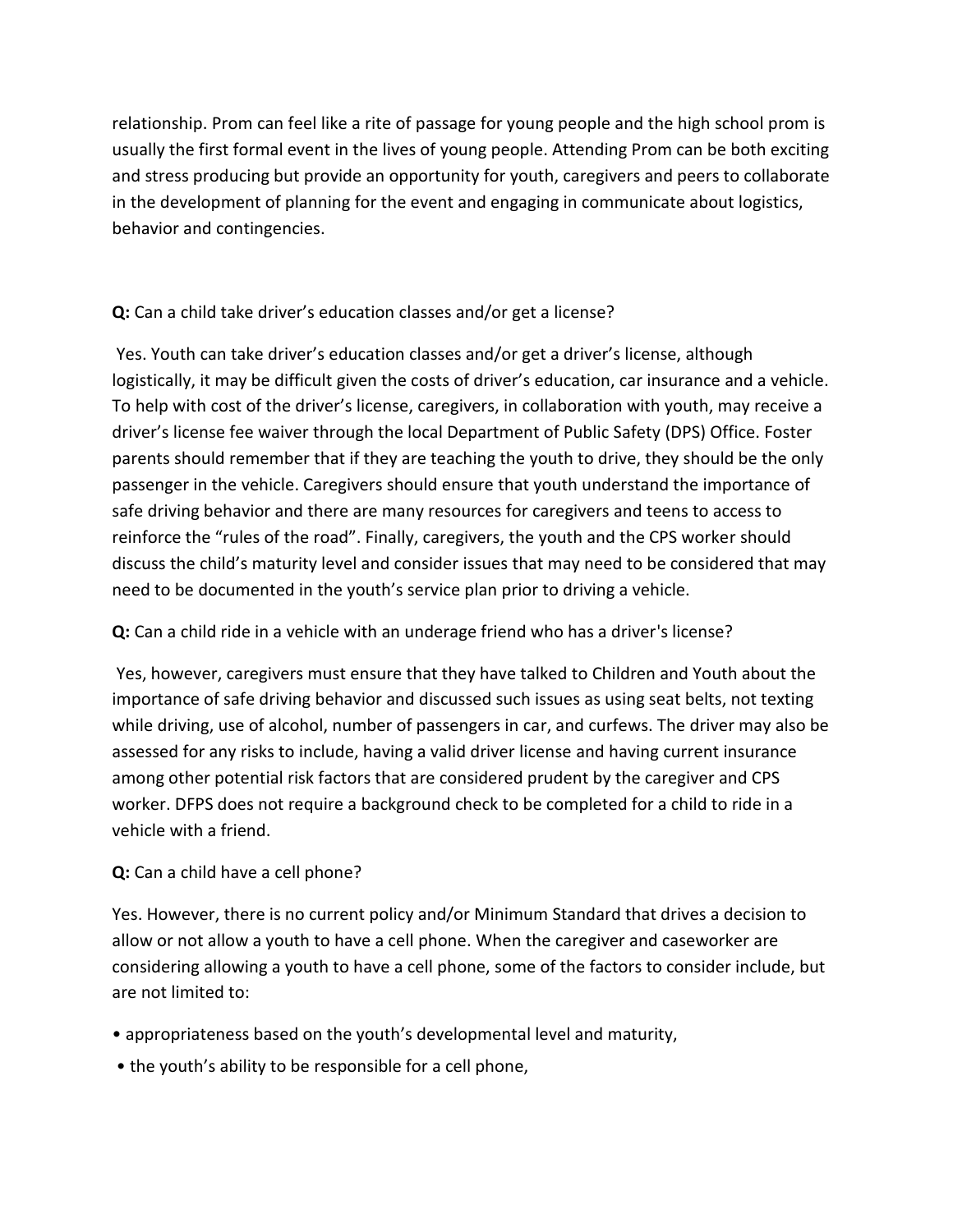• types of cell phone and functions (calls, texting, web access, picture taking, etc.) that the youth is allowed to utilize,

• determination on payment arrangement, whether by foster parents or by the youth (CPS does not pay for youth cell phones),

• rules regarding the use of cell phone and consequences when rules are violated, and

If the caregiver, caseworker, and youth decide that a cell phone is appropriate, an agreement can be developed and signed by all parties.

**Q:** Can a child participate in social media and have an account on with social media sites like Facebook, Twitter or Instagram?

Children, youth, and young adults in foster care are permitted to use email and the Internet, including social media sites, with age-appropriate supervision by their caregivers. The individual child, youth, or young adult's age and developmental needs are taken into consideration when establishing guidelines for use. The established guidelines and level of supervision for each method of communication is documented in the child's plan of service. If a child, youth, or young adult in foster care wishes to use the Internet, including social media sites, the caseworker has regular and candid conversations with the child, youth, or young adult to discuss safe and appropriate practices. The caseworker speaks regularly with the caregiver to establish and review expectations, availability, and rules regarding use of the Internet and social media. The child, youth, or young adult must be included in the conversation. The caseworker informs the caregiver and the foster child, youth, or young adult that information posted or shared with others on the Internet or through email is not private. Even with privacy settings, other people may be able to view this information. The caseworker explains that caution should be taken when providing any personal information via email or on the Internet or social networking sites.

**Q:** Can a child participate in water sports?

Yes, children in care may participate in both swimming activities and watercraft activities. There are minimum standards which provide structure for safety and supervision while children participate in these activities.

**Q:** Can a child ride a bicycle, all-terrain vehicle (ATV), or motorcycle?

There are no standards prohibiting children from riding a bicycle, though a helmet and appropriate protective clothing are recommended. Use of an all-terrain vehicle (ATV) is considered a higher risk recreational activity; there are minimum standards which provide structure for safety and supervision as well as age restrictions for children to participate in this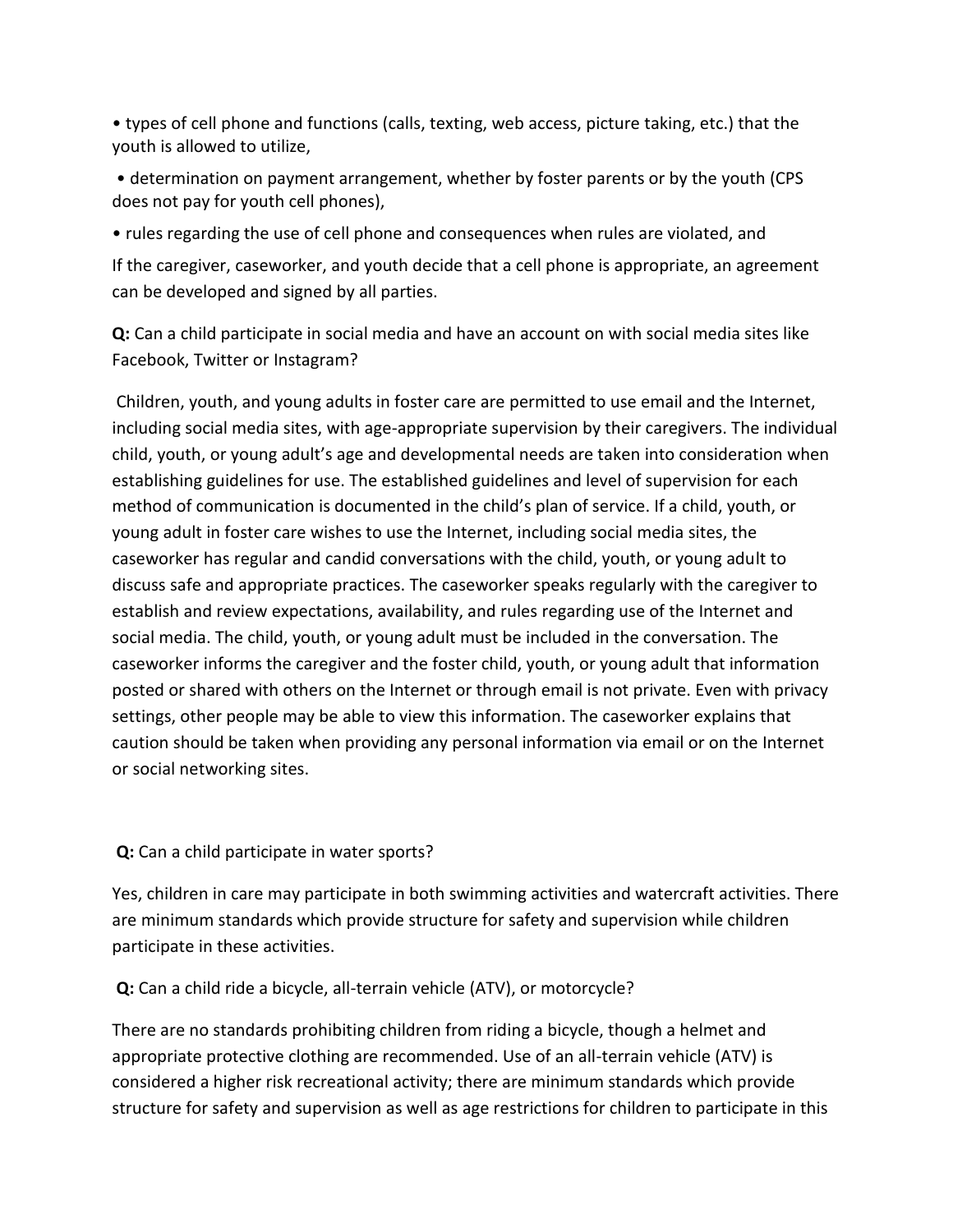Those standards are not intended to limit the safe and appropriate use of utility vehicles, golf carts, riding mowers, etc. There are no standards specific to motorcycles, however the Texas Transportation Code prohibits allowing a child under five years old to ride on a motorcycle, unless seated in a sidecar. Additionally, whenever a child is being transported, the driver and all passengers must follow all federal, state, and local laws when driving, including laws on the use of child passenger safety systems, seat belts, and liability insurance.

**Q:** Can a child go on hunting trips or participate in other activities that involve firearms, weapons, explosives, projectiles, or toys that explode/shoot (such as BB guns)?

Yes, however there are requirements in Licensing Minimum Standards and CPS Policy. While hunting and other outdoor experiences can be healthy activities for certain young people, the decision to allow the youth to engage in hunting must be considered carefully. The youth's safety and well- being are of primary importance. Therefore, the youth's individuals need and current behavior must be the focal point of the decision making process. For all other children residing in facilities and foster homes, the operation must determine that it is appropriate for a specific child to use firearms, weapons, explosives, projectiles, or toys that explode/shoot. If a child is in the conservatorship of Child Protective Services (CPS), additional requirements apply. Before CPS approves the use of firearms for hunting:

the child must be at least 12 years old;

 the child must complete the Texas Hunter Education course facilitated by the Texas Parks and Wildlife Department;  $\bullet$  the child must purchase a hunting license;

 the CPS caseworker, CPS Supervisor, and CPS Program Director must grant permission for the activity; and

 the adult accompanying the child must sign Form 1704 "Acknowledgement of Hunting Supervision Responsibility for Youth in DFPS Conservatorship", which is a statement acknowledging his or her responsibility in supervising the child. The signed Form 1704 "Acknowledgement of Hunting Supervision Responsibility for Youth in DFPS Conservatorship" must be filed in the child's record. The CPS caseworker grants permission for the activity based on the child's history and behaviors and based on the recommendations of the caregiver after discussions with the child/youth (if appropriate). The child's biological parents are consulted if parental rights have not been terminated and the parents can be located with reasonable efforts.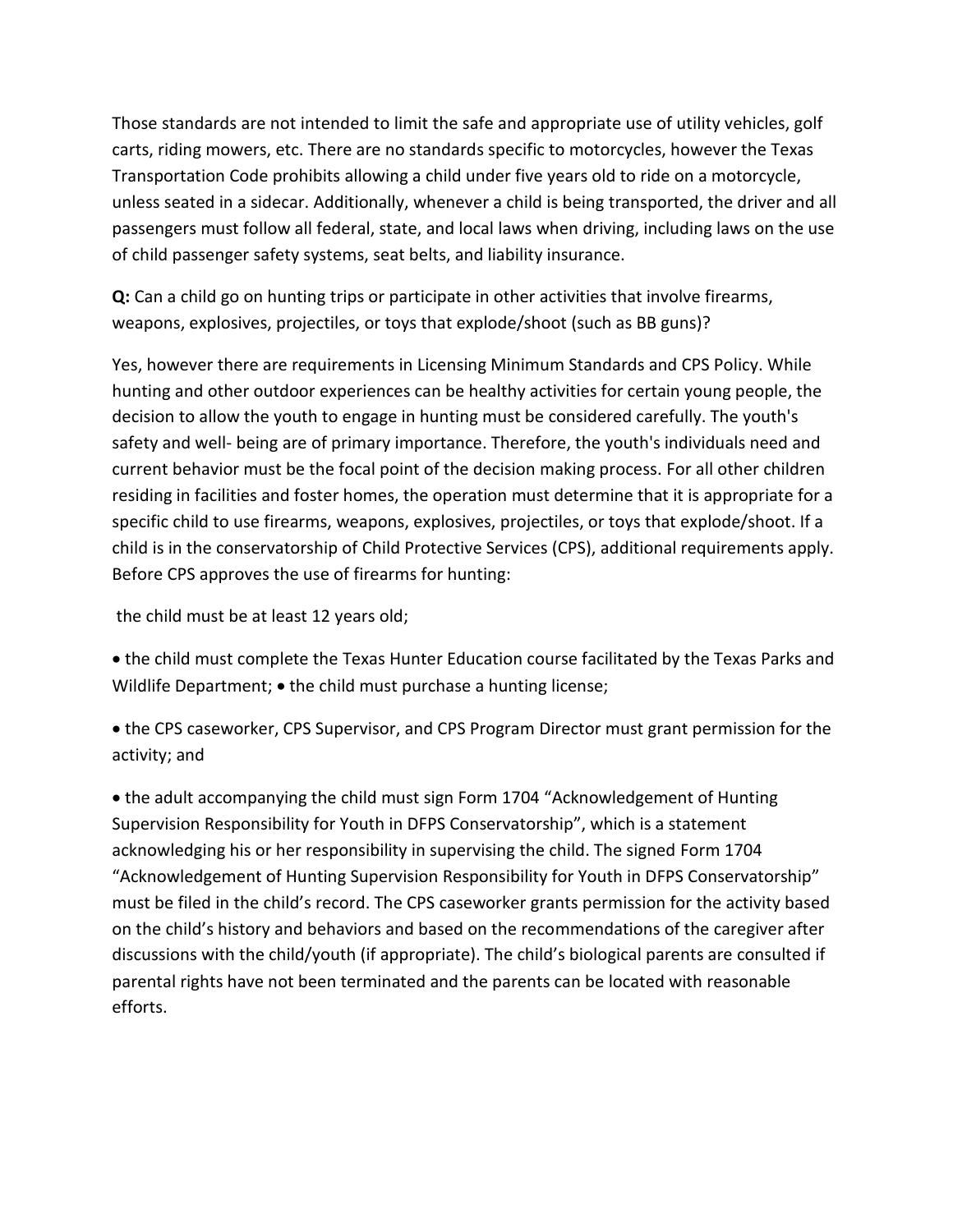### **Respect Each Child**

Show children at all times that you respect and value them as unique individuals—that you respect and value their individual racial, ethnic, and cultural heritages. This will help each child develop a positive self-image.

Show respect

- In the tone of voice, you use with the children,
- $\bullet$  In the words you say,
- By really listening when they speak to you,
- By getting down on their eye level,
- By responding honestly and positively when they ask questions.

#### **Notice Each Child**

Children need attention. They need to be noticed. They need for the people around them to know that they are there and to believe that they are important. Children view themselves as they believe others view them. If the people in Johnny's life let him know that he is important to them, Johnny will believe that he is worth-while. If no one ever notices Johnny or speaks to him, he will begin to believe that he is not important or worth noticing. Children react to a lack of attention in two basic ways. Some children withdraw and become very shy. "If no one thinks I'm important, I must not be worth noticing," they seem to say. Other children become noisy and demanding. "I'm here; notice me; help me feel like I am a worthwhile person," they seem to say. Give children positive attention before they demand it. "You colored big red circles, Dan!" "I see your new shoes, Kathy." "Jerry has a bright balloon on his shirt today." "That's a tall tower you made with the blocks, Ann." Interact with the children. Smile and welcome each one as they arrive each day. Talk with children and listen to them. Laugh with them. Show children how to do things, and take time to let them practice. Have time for children. Avoid the habit of saying, "Just a minute....." Suppose you are preparing the morning snack and a child ask you to read a story. Resist the urge to reply, "Go play. I'm busy now." Instead, explain why you can't immediately honor this specific request and talk about what you are doing. "I can't read just now because I'm cutting apples for our snack. But I'll read the story to you while you're having your snack." Then show the child the apple you are cutting and say, "Look at the inside of apple. See the star? See how the seeds grow?" Be flexible and willing to change your plans to meet children's own needs.

**Avoid** responses such as, "You can tell us about the zoo some other time. It's time for our story now." Or "Be quiet, I'm reading you a story." Such responses tell children that you don't consider their needs or their point of view to be important. Give children positive feedback frequently. Don't wait for a major accomplishment to give positive feedback. And don't limit positive feedback to success in following instructions. Acknowledge children's efforts. Recognize what they are doing. "What a tall tower you're building!" "Your trucks are going very fast." "Does the bear like his dinner?" Tell them often how glad you are that you can spend your day with them. Be generous with hugs and pats and winks.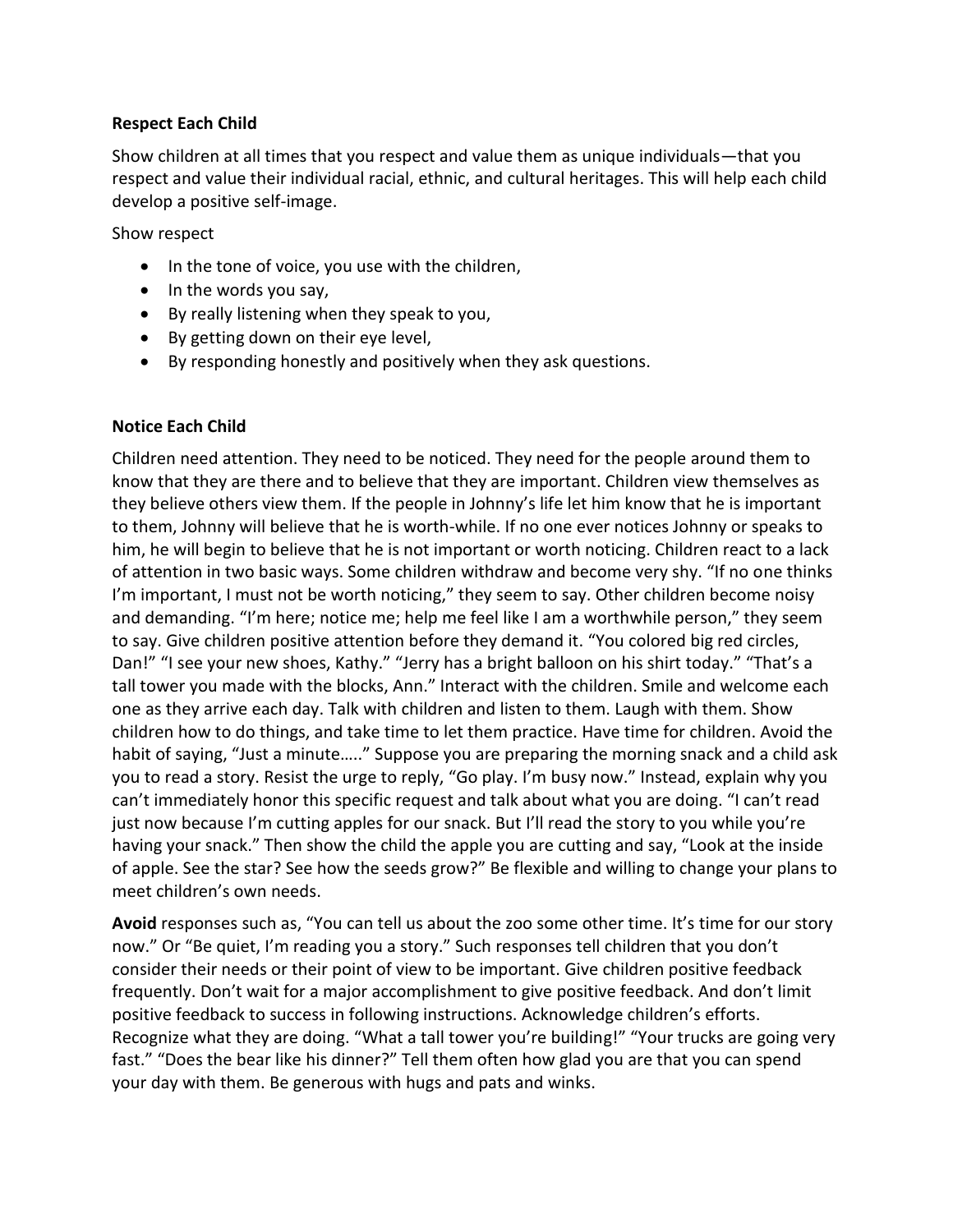### **For the Shy Child**

Shy children need recognition just as much as more outgoing children. However, you must be sensitive to the special needs of shy child. Begin with quiet recognition – a smile, a wink, a nod, a pat. Speak quietly to the shy child. For example, as a shy child which book she'd like to hear read in a one-to-one conversation before story time rather than in front of the group. Don't call attention to a shy child until the child is comfortable in the group. Never shame a child for being shy. **Avoid** harmful comments such as "You're too big to be shy" or "I'll be glad when you get over this shyness." Shy children need to know that they can trust you not embarrass them. Give the shy child useful tasks that are easily done and that are sure to bring success, such as arranging flowers in a vase, straightening books on a shelf, finding a certain piece of equipment in a drawer or box.

### **New Children**

Make friends with new children at their own pace. Smile and look the child in the eye. If the child doesn't smile back after a short while, say something like, "I'll bet you have a smile somewhere. I'd sure like for you to show it to me." Words similar to these, said with a smile on your own face and a twinkle in your eye, can almost always bring a smile to a child's face. Never rush a child who is slow to make friends. Show genuine interest in the child and respect for the child, and he or she will respect you also. Stay with a new child as long as you are needed so that he or she doesn't feel abandoned. Protect new children from unhappy situations, such as another child's pushing them. Later on, new children can take care of themselves. But at first it is very important that they know and trust that someone is able to look after them in the new place.

#### **Encourage Children to Enjoy Each Other**

You can help the children enjoy each other by focusing the group's attention on each child's positive characteristics. This is different than focusing on accomplishments.

- "When Mary smiles, I feel happy, too."
- "Tom, that is very nice of you to help Sam pick up the puzzle."
- "Thank you for holding the door open for everyone, Jane."
- "Isn't it kind of Sally to share her book with all of us?"
- "Jim, we all enjoyed the pretty flowers you brought today."

Statements such as these help the children to feel good about themselves. Such statements also help the group to appreciate the individual children.

#### **Encourage Independence**

Allow children opportunities to be independent. This means letting them make decisions on their own. It also means not shamming or ridiculing them if their decisions turn out to be mistakes. Provide a supportive atmosphere in which each can grow as an individual. The children should feel free to try new things – to test their abilities and ideas. Never do for children what they can do for themselves. Don't underestimate what children can do. Give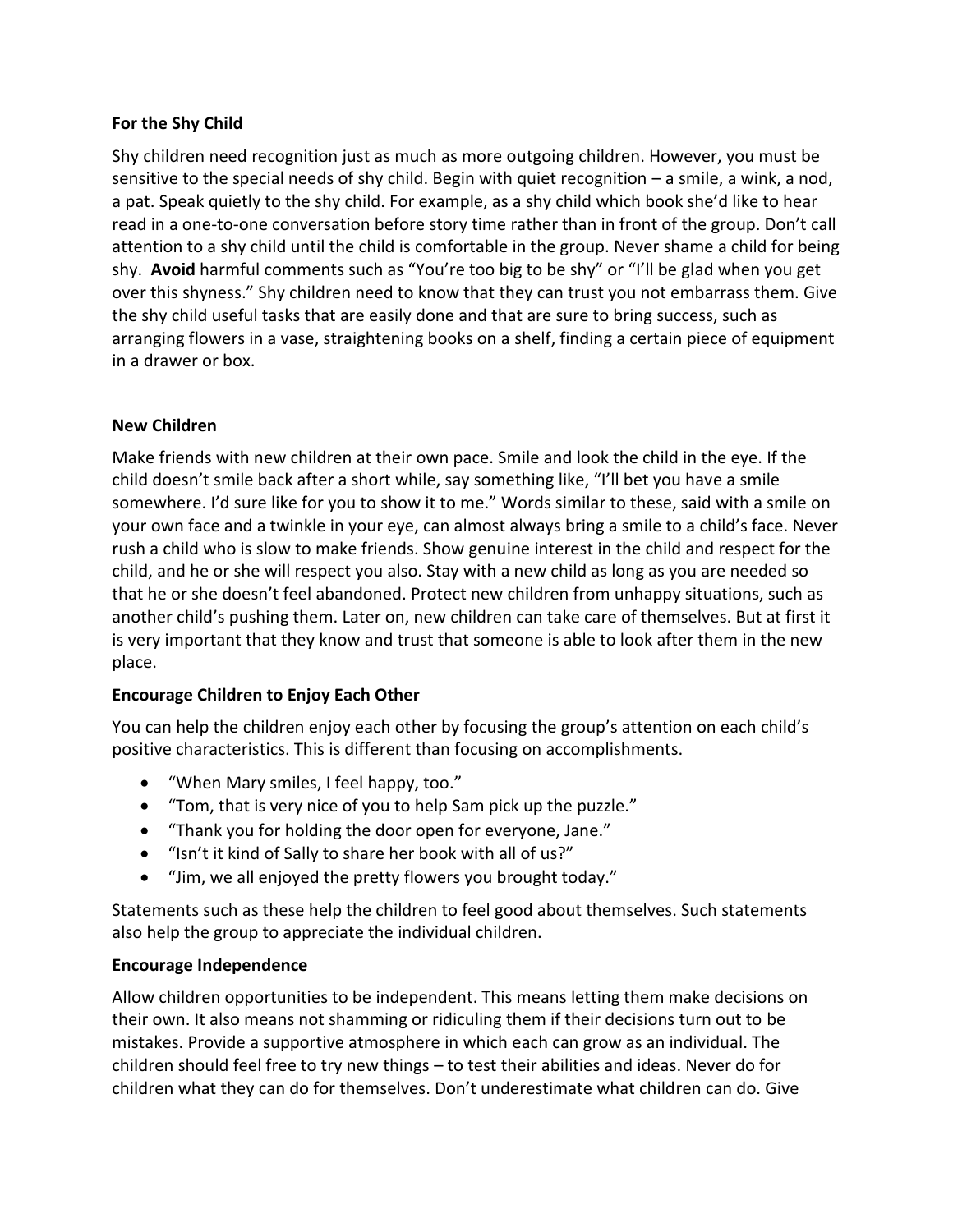them chances to take responsibility. This gives them opportunities to learn and grow. Show the children that you have faith in their abilities to make decisions and do things. Your confidence in them will help them have confidence in themselves. Children can only learn to take responsibility if they are allowed to do so by the adults who care for them.

- If you always do things for the children, they learn that they do not have to do things for themselves. They have you to do things for them.
- If you always remind the children of things, they learn that they do not have to remember. They have you to remember for them.

Allowing children to experience what happens when they forget teaches them a lot more than reminding them a thousand times.

# **Help children set Personal Goals**

Give the children opportunities to challenge their skills and succeed in reaching new goals. This will increase their feelings of competence, of "yes, I can be successful!" Never compare one child's performance with any other child's, and never foster competition among the children. A child's performance should only be compared with how well she did in the past, and each child should only compete with himself or herself. Competition among children breeds anxiety. Children are faced with competition soon enough; allow them a few years to develop a positive self-image before they must deal with it. Children's goals should be based on their present abilities. Their goals should be realistic. As you help each child set personal goals, think "What can this child reasonably expect to achieve?" Don't expect a child to move ahead too fast. Success will be easier to achieve if each new goal is a small step beyond the child's present abilities.

# **Acknowledge Children's Efforts**

For young children, the process is more important than the outcome. Show appreciation for children's efforts Children are encouraged by statements such as "Tying your shoes is very hard. It takes a lot of practice." Show confidence in a child's ability to learn by letting him make his own mistakes and learn from them. Never take a job out of a child's hands to do it for him.

# **Recognize and Acknowledge Children's Accomplishments**

Children feel a lot of joy when they learn new skills. It is fun to grow and learn and do new things. The success of accomplishing a new goal is its own reward. It is very important that you share children's joy in their accomplishments. Your happy reaction to a child's success is best reward you can offer. Sincere compliments that refer to specific actions and place value on effort or a job well done encourage children. "Hurrah, May! Your tied your shoes all by yourself!" is a helpful response. Avoid gushy, overstated praise. This overwhelms children.

# **Avoid Statements that Evaluate the Child**

Also avoid statements such as "You're a good girl/boy" that place values on the child's ability to satisfy vague, externally defined, authoritarian standards. This sort of praise is not effective encouragement. If children are evaluated as a "good" and acceptable person in one instance,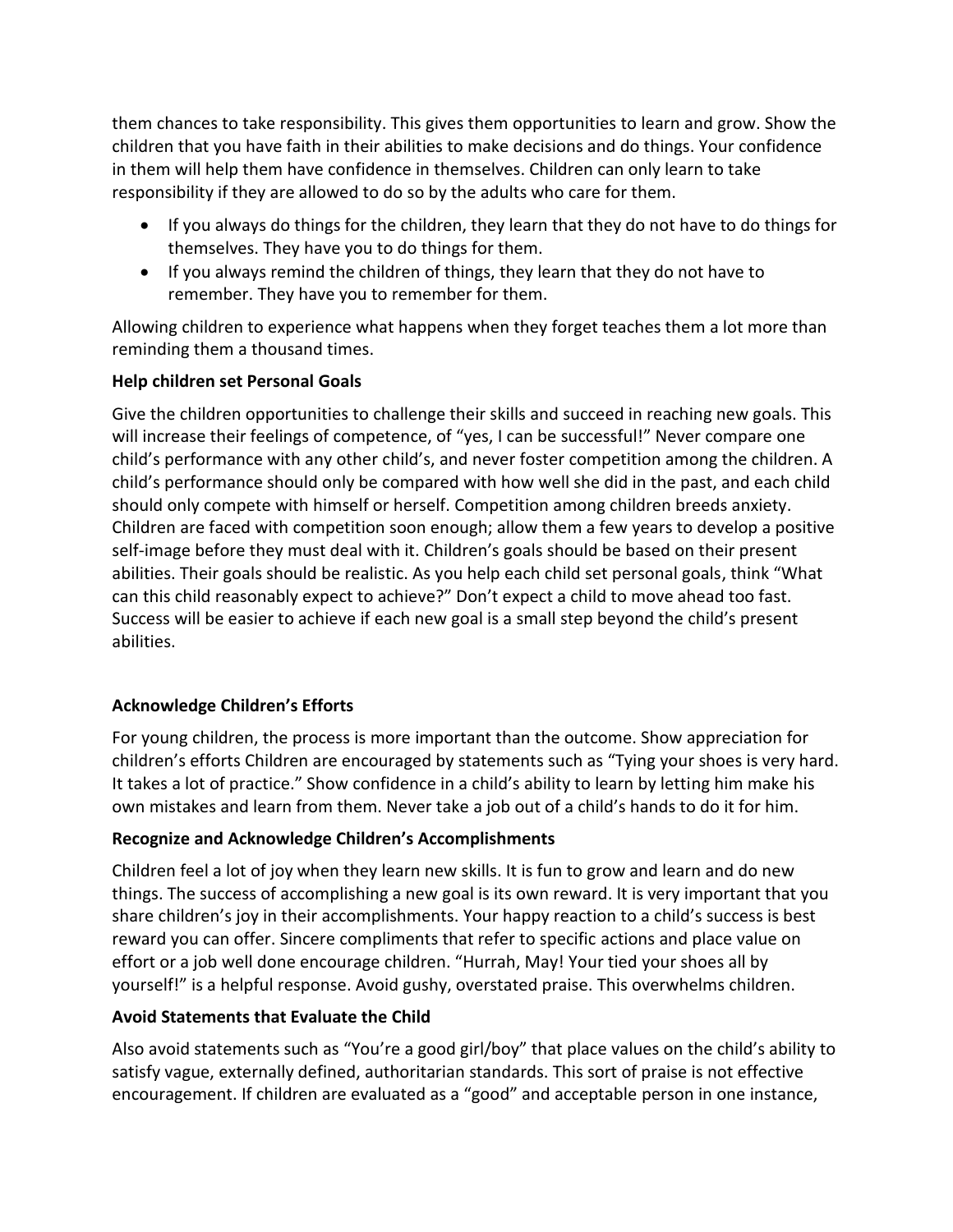they can be evaluated as a "bad," unacceptable person in another. Children tend to see "good" as an all or nothing evaluation.

# **Help Children Accept their Feelings**

Help children understand that their feelings are a natural and important part of them. Talk with children about their feelings. Children enjoy feelings of love and happiness and success. They need chances to talk about these feelings and share them with adults and with other children. Children also feel sorrow, anger, fear, and hate. Some of these feelings frighten children. Children need to talk about all their feelings. They also need guidance in learning to express their feelings in acceptable ways. Be open and honest about your own feelings. Let the children see that you can exercise self-control in the ways you express your feelings. Children who can accept their feelings honestly are better able to develop self-control and a positive self-image.

### **Have Positive Expectations.**

If your words, your actions, and your attitude show the children that you believe in them and that you expect them to cooperate, chances are they will cooperate. Children learn to expect of themselves the same things that you expect of them.

### **Have Realistic Expectations**

Children need caregivers who understand what they are capable of and what behaviors and actions are capable of and what behaviors and actions are normal for their developmental stage. Children need caregivers whose expectations of them reasonable. Scolding or punishing children for actions that are quite natural for their age can seriously damage their self-esteem.

# **Have Good Reasons for your Request**

Have a good reason for what you ask the children to do. Share your reason with the children "Because I say so" invites resistance. It also doesn't show respect for the children. "It's time to go in now because I must fix lunch." "We're going to have to go in now I just felt a raindrop on my face!" These requests give a clear reason and assumes that they will react reasonably. Each request invites their cooperation in a situation that they can understand.

# **Provide Choices for Children**

Giving children a chance to choose what they want to do gives them a sense of power and control. This will build the children's self-confidence and encourage cooperation. Give children a choice **only** when you intend to accept the children's answer! Make the choices **simple** and **clear**. "Do you want to walk or skip to the park?" "Shall I read or sing to you today as you start your nap?"

# **Give Clear, Positive Directions**

Use Clear, Short sentence. "Ride the tricycle on the sidewalk." Begin your statement with the action word you want done. "Hold tight with both hands when you climb." Make sure children understand exactly what you expect. "These toys (show the children which ones) are for the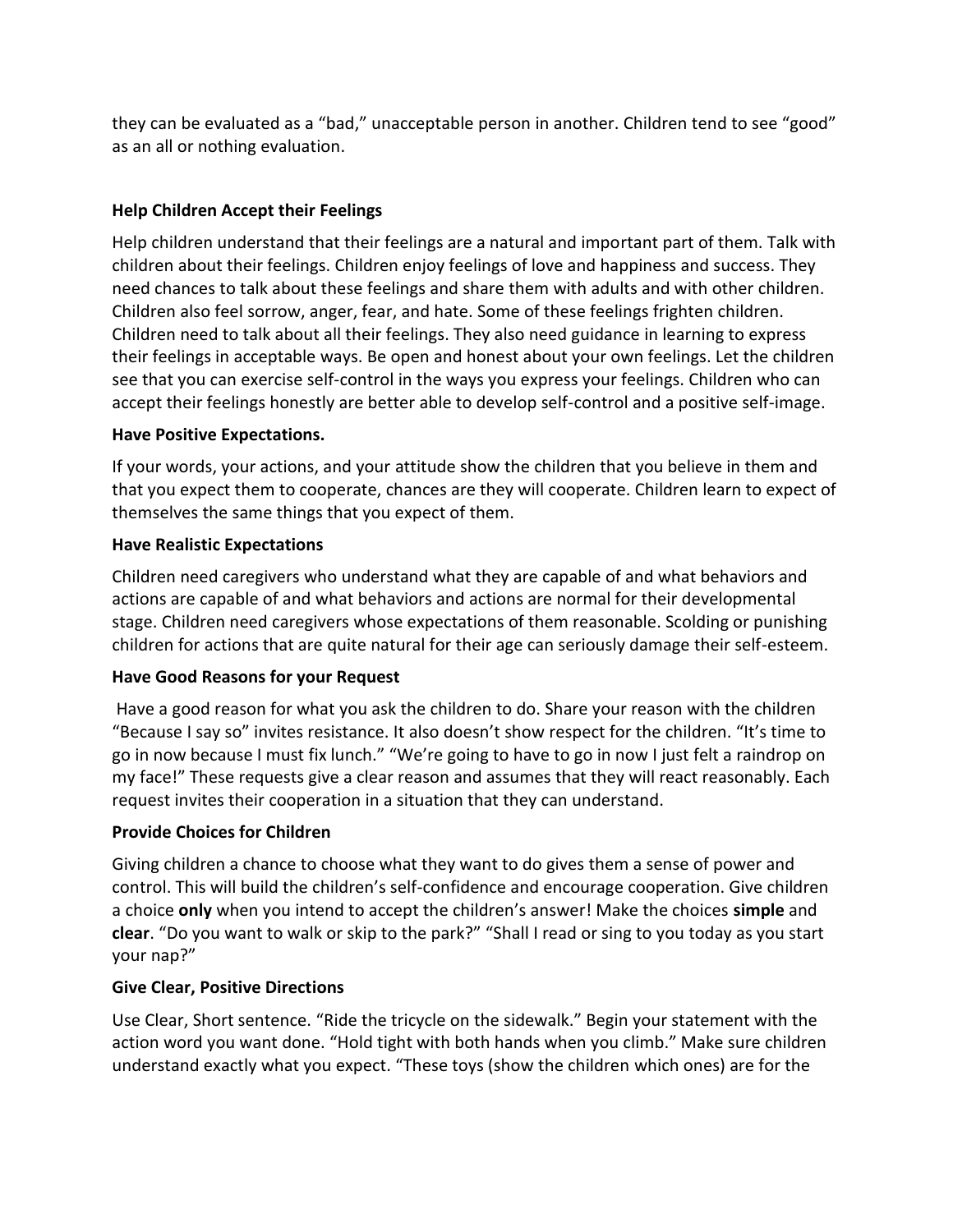sandbox." "Keep these toys (show which ones out of the sand." Use gestures to help children understand. "You may ride as far as that yellow house (point to the house.)

### **Give one instruction at a time.**

The following is very confusing to children: "Put the blocks away, wash your hands, get a book, come to the reading circle, and we'll read some stories." By the end of this set of instructions, some children will set of instructions, but none completing the whole set. After you give the first instruction, help children complete it. When that step is done, give the next instruction. Proceed in this way until you and the children complete the whole process. Give the instruction at the time you want the action done. During the midmorning activity time Mrs. A Told the children, "Be sure to take your drawings were still on the shelf. If Mrs. A really wants these drawings to go home, she needs to give the instruction as the children leave to go home. Give instruction at the place you want the action done. Give instructions for using outdoor equipment when the children are out-doors where the equipment is located. Give instructions for washing hands when the children are at the sink ready to wash their hands. Use directions that imply a choice ONLY when children are really given a choice. "Would you like to go in now?" implies that children have a choice. If they choose not to go in, they are not disobeying. Be sure your Requests are reasonable. For children to cooperate with you, you must cooperate with them. Each child has individual needs. What is reasonable for one may not be reasonable for another. When you must make a hard choice. Think before you decide. Consider all sides of the problem. Try to be sure there are no losers. Let the children know that you are doing your best to be fair. Try to keep the same problem from happening again in the future. Teaching Children New skills. Demonstrate a new skill one step at a time. Say something like, "This is the way you do it. Now you try it." Allow each child plenty of time to practice the new task. Do not expect perfection. Never criticize or laugh at the way a child does a task, whether it is a new task or one that the child has been doing for some time. Acknowledge both effort and success. To the child, the process of learning is important and rewarding in itself. Let the child practice as long as needed in order to enjoy and master each step. Be sure the child is comfortable with each step before you go on to the next step.

# **Biting**

First, try to figure out why the child is biting. Is the child teething? Provide a teething toy. Is the child biting out of frustration? Help the child deal with the frustrating situation. Provide a rag doll for biting on. Tell the biter, "People are not for biting. Biting hurts" Direct your attention to the child who is bitten. If you give a lot of attention to the biter, you will teach children that biting gets them the attention they want. **Never** bite a child back either as a punishment or to show how it feels. Also, never have another child bite the child back. Talking with the children. Speak in kind, friendly, helpful tones. Avoid "don'ts." Get down on the child's level (the child can't get up to your level!). Answer children's questions directly. In this way children learn that it is OK to ask questions. Speak in a quiet manner. Loud shouting is ignored by children. It also makes them fearful. **Never** threaten a child. **Never** shame a child. Learn when **not** to talk. Allow children the independence to act and make decisions without constant directions from you.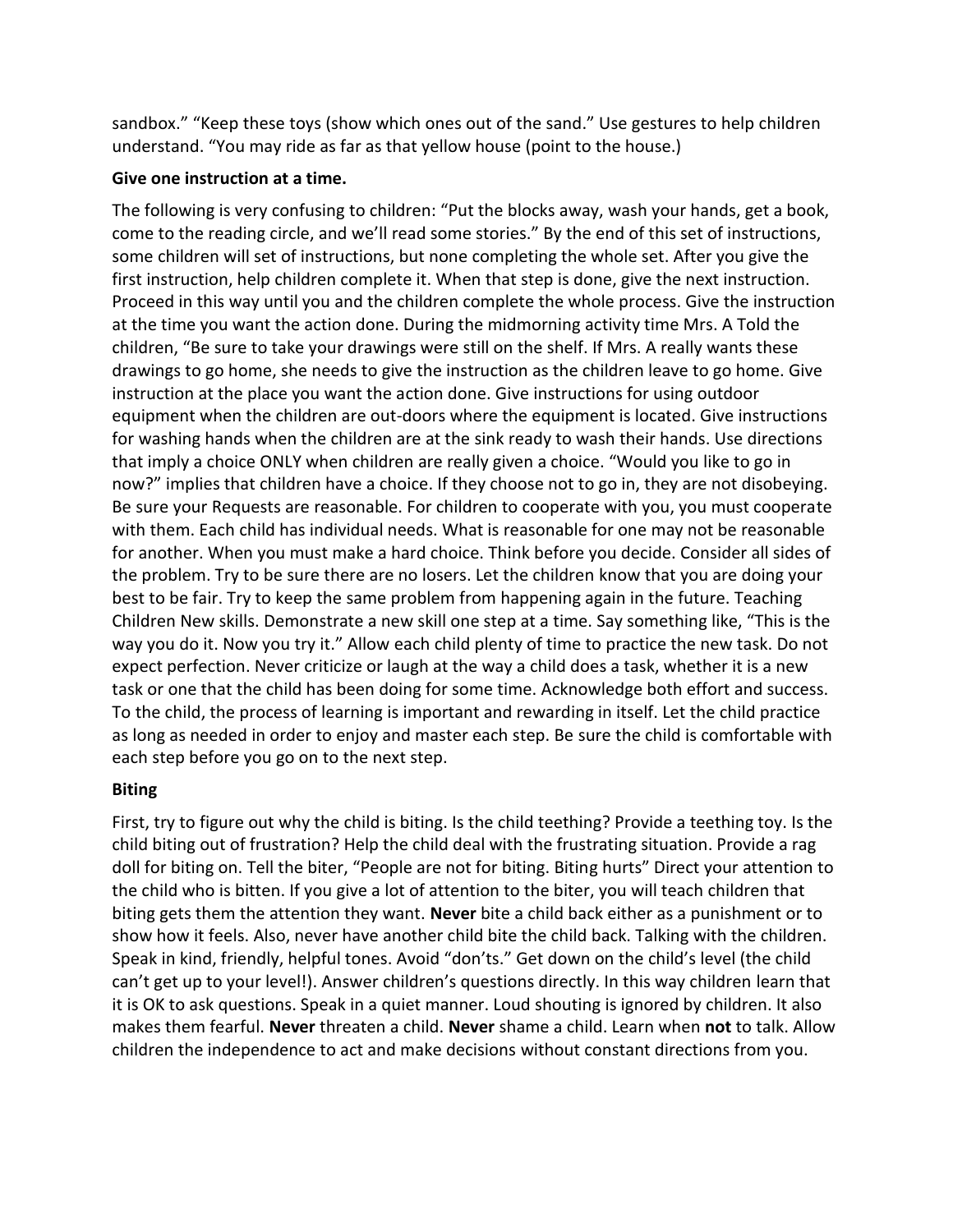### **Tips for responding to Biting**

- Usually biting can be stopped within 2 to 4 weeks. Once you put a response plan in action, be patient and keep daily notes. Keep track of daily progress and discuss developments with all adults concerned.
- Practice prevention. Anticipate when. Where, and with whom biting might occur. When tensions build, redirect children's behavior to something more constructive. Encourage children to give playmates more space to reduce tension.
- Remedy stressful conditions identified during observation. If a child is teething, provide a substitute for biting, such as teething ring.
- Limit frustrations by keeping to a predictable routine for eating, sleeping, and play time.
- When biting incident occurs, resist labeling a child a "biter." Never refer to them as such. Children often live up to negative labels we stick on them. Don't doom a child forever as "the biter." This behavior is temporary, not permanent.
- Keep close to a child who bites or who is frequently bitten (often called shadowing a child). When conflict heats up, coach children to use their emerging vocabulary. Prompt them to express desires and feelings BEFORE they take a step toward biting.
- When biting occurs, remain calm so all children can trust the parent or adult to remain in control and re-establish harmony.
- Comfort the bitten child first so biting isn't rewarded with adult's immediate action. Comfort may include a lap to sit upon or a cold compress for the bitten area. In group care settings, teachers encourage empathy by asking the child who bites to get a comfort item or tissue for the child they hurt.

# **Policy: Admission Policies**

# **1. Program goals and objectives**

Agape Manor Home Child Placing Agency verifies monitors and supports basic and therapeutic foster homes that provide 24-hour residential care to abused, neglected and abandoned children.

"Our mission is to create a safe and supportive environment for abused and neglected children giving them love attention and guidance for positive growth and successful life. We RE-PARENT each child for successful family re-unification*"*

Our goals are to:

- Help children to re-establish the basic trust within them.
- Help children to resolve the conflicts that underlie the anger, hostility and defiance.
- Help Children to strengthen their self-confidence and attain the core belief that they are lovable and capable.
- Provide effective therapeutic interventions for behavioral problems.
- Help children to remove emotional impediments that will allow improved academic achievements.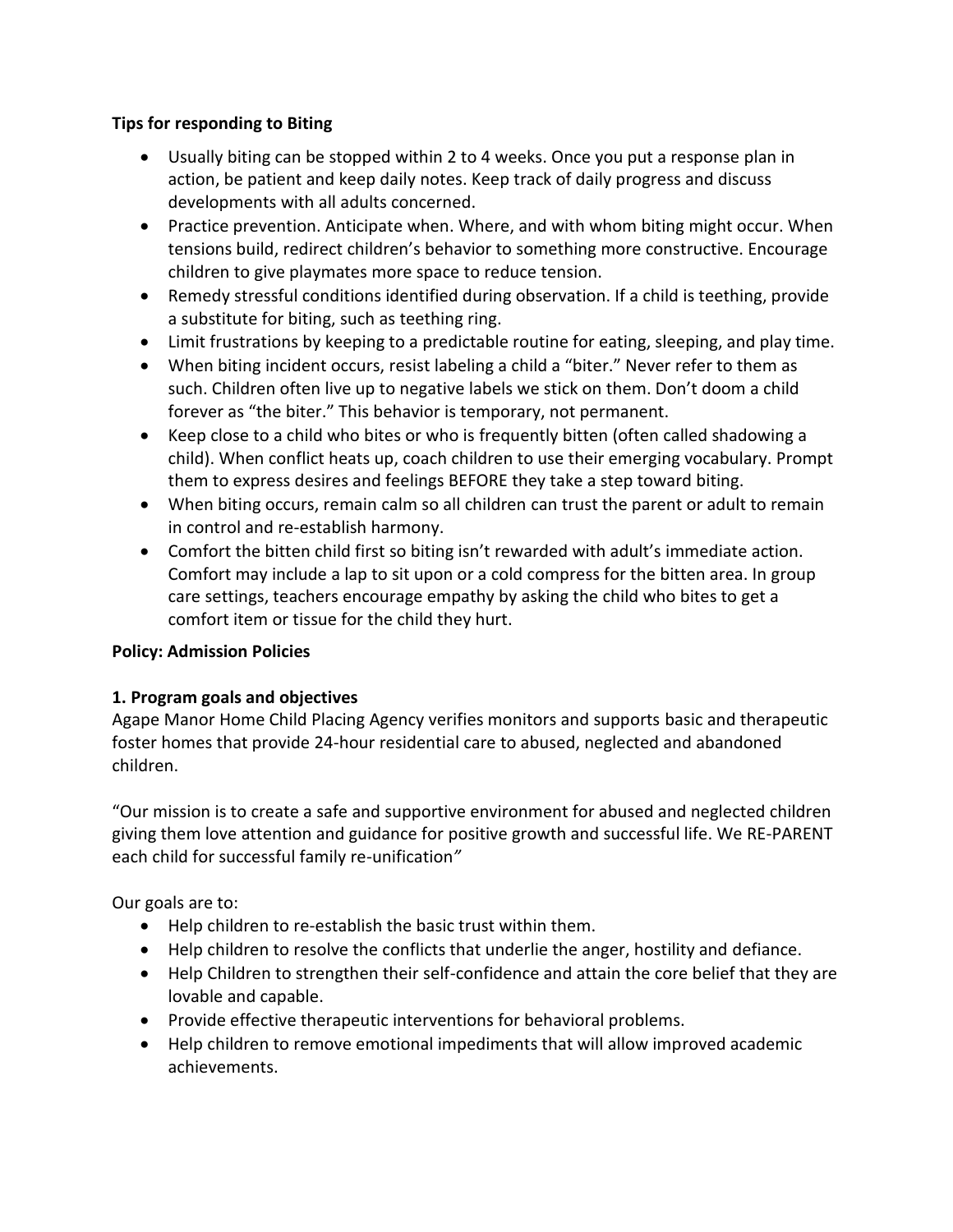- Teach social skills. Reinforce the children's use of more realistic, positive messages to themselves in interpreting life events.
- Facilitate family re-unification through solution-focused family therapy.

We believe the family is the best environment for a child's development. If the family is dysfunctional, the child loses initiative and is swept along by whatever forces surround him. Agape Manor Home provides opportunities not only to aid in the redirection of the child but also to explore the parent's expectations of the child and assist, if necessary in making them more realistic.

Therapeutic care is provided in our structured foster family homes and Foster group homes in which experienced, well-trained professional foster parents help the children to shape their skills and abilities to the point that they no longer require specialized care. The children enjoy a normal community life and they attend public schools in the area. Our foster parents provide 24-hour supervision of all their activities. The therapeutic milieu focuses on building a consistent and positive self-image of the children. It helps the children to reduce their fear of rejection. The milieu continuously teaches the children to improve their relations as members of the family system, in school and in their social life. It also encourages the children to accept challenges, enrich their life, maintain their self-confidence and remain flexible.

### **2. Services**

Agape manor Home Child Placing Agency provides following types of services to children in our Agency foster Homes.

- A. **Child care services (basic Care);** Services that meet a child's basic needs such as shelter, nutrition, clothing, nurture, socialization and interpersonal skills, care for personal health and hygiene, supervision, education, and service planning;
- B. **Treatment services for emotional disorders;** In addition to basic care the service is designed to treat and/or support children with Emotional Disorders, such as mood disorders, psychotic disorders, or dissociative disorders etc. Children that demonstrate three or more of the following qualify for treatment service for emotional disorders:
- 1. A Global Assessment Functioning of 50 or below;
- 2. A current DSM diagnosis;
- 3. Major self-injurious actions, including recent suicide attempts;
- 4. Difficulties that present a significant risk of harm to self or others, including frequent or unpredictable physical aggression; or
- 5. A primary diagnosis of substance- abuse or dependency and severe impairment because of the substance abuse;

# **3. Population accepted**

Agape Manor Home Child-Placing Agency will accept children in TDFPS managing conservatorship

1. Male and female children between **0** and **17** years of age.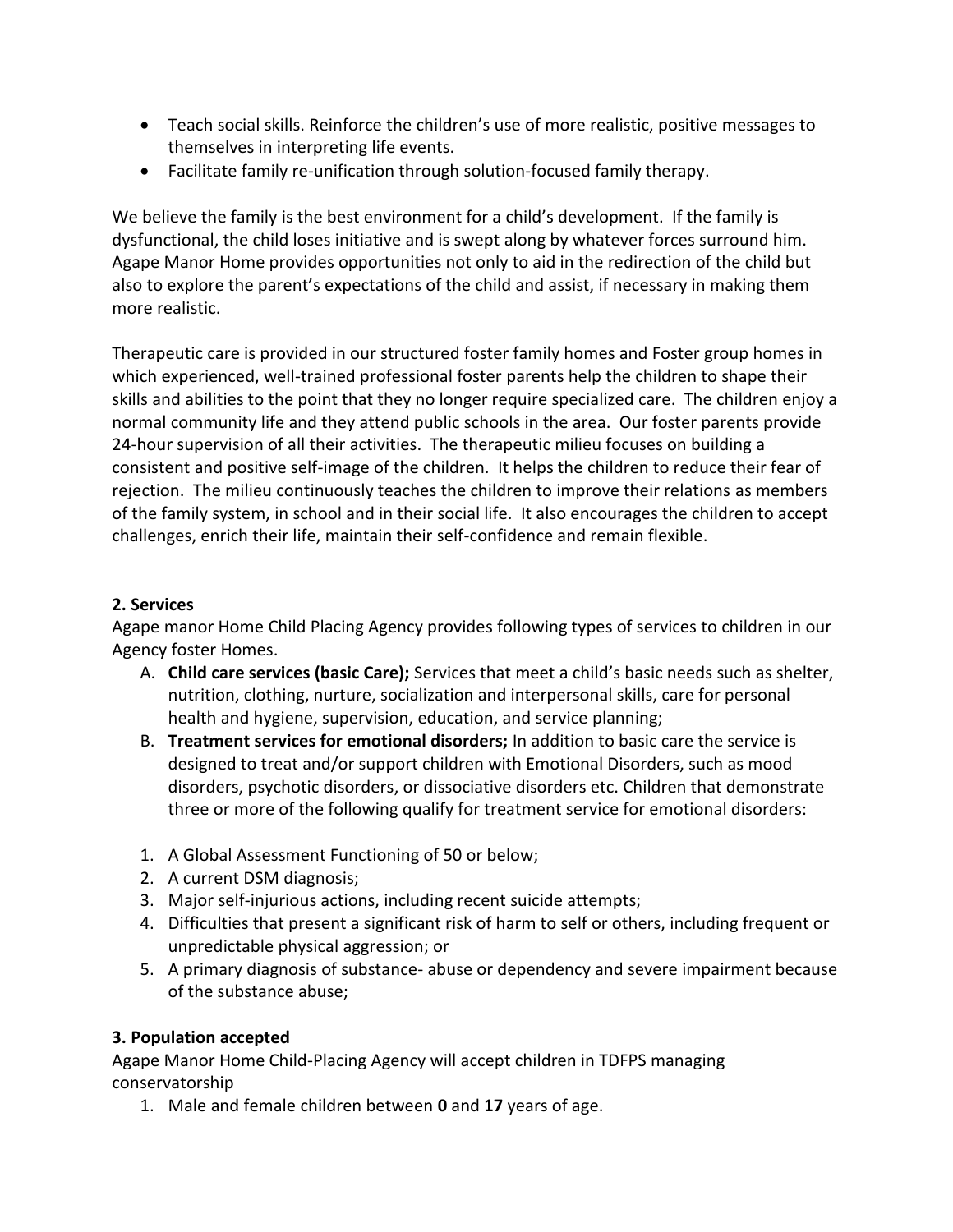- 2. Children in Level of care (LOC) **Basic, Moderate and Specialized.**
- 3. Abandoned and abuse-reactive children from dysfunctional families.
- 4. Children who failed placement in family homes or adoptive families.
- 5. Children or youth that have successfully completed treatment at higher level programs.

Although Agape Manor Home does not admit a youth who is turned 18, a young adult that is in DFPS care may remain in our agency homes up to the age of 22 years old in order to (1) Transition to independence, including attending college or vocational or technical training (2) Attend high school or a program leading to a high school diploma, or GED classes (3) Complete a program (4) Stay with a minor sibling.

# The **acceptable diagnoses** include, but are not limited to:

Disruptive/Delinquent Disorders- Conduct Disorders, Attention-deficit Hyperactivity Disorders, and Oppositional Defiant Disorder; Learning and Speech Disorders; Anxiety Disorders; Eating Disorders; Gender Identity Disorders; Sleep Disorders; some forms of mood disorders, psychotic disorders and dissociative disorders such as bi-polar disorder, depressive disorders, schizophrenia ; Elimination Disorders-Encopresis, Enuresis; Somatoform Disorders; Tic disorders; Impulse Control Disorders; Adjustment Disorders etc.

Agape Manor Home Child-Placing Agency **does not** accept children whose behaviors and current needs require placement in a closed setting or children with intense level of care. We will not accept children who are medically fragile, or actively psychotic or autistic children who may not benefit from our program. We are not equipped to accept children who present a severe risk of causing harm to themselves or others or children need 24-hour restraints. We do not accept children requiring treatment services for mental retardation, pervasive developmental disorders or primary medical needs. Agape manor Home does not admit and/ or care for children who are pregnant.

Agape Manor Home Child-Placing Agency accepts children regardless of their race, religion, or origin. No child will be denied admission to Agape Manor Home because of his/her race.

# **4. Capacity and supervision ratio**

A **foster family home** may care for up to **six (6)** children, including any biological and adopted children of the care givers who live in the foster home and a **foster group home** may care for up to **ten (10)** children, including any biological and adopted children of the caregivers who live in the foster home and any children receiving foster or respite child care, and children for whom the family provides day care.

Our supervision ratio in a foster family home is one foster parent to six children and in a foster group home is one foster parent to eight children, unless the home meets one of the following criteria:

1. One care giver to five children if the home cares for one child under age five.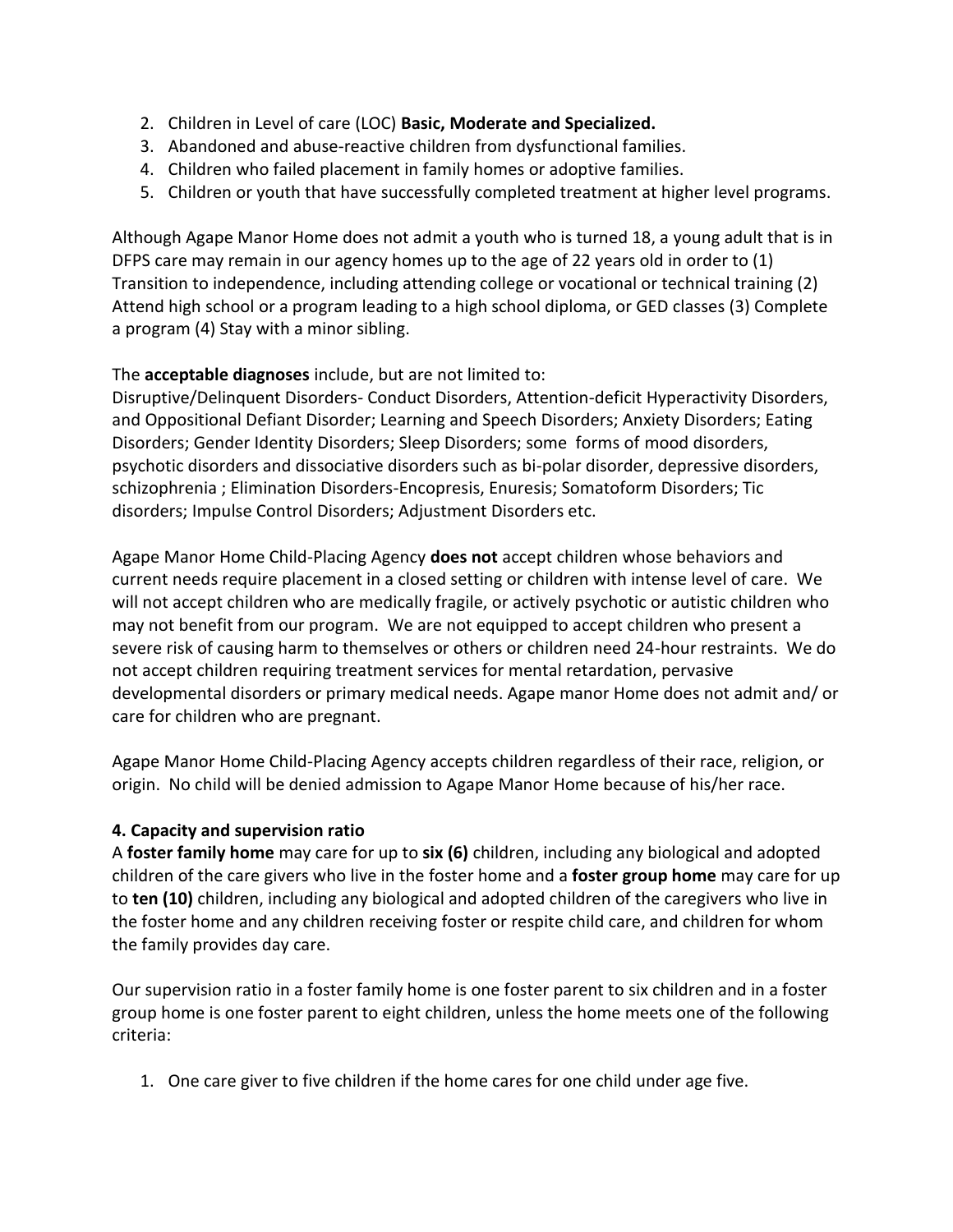2. One care giver to four children if the home cares for more than two children receiving treatment services.

### **5. Emergency Admissions**

Agape manor home shall accept children on emergency basis. In emergency admissions where a level of care is not established, Agape Manor Home Child-Placing Agency will arrange for level of care determination within 30 days of child's admission.

### **6. Subsequent placement**

Agape Manor Home will review all subsequent move (from one Agency to another Agency home) requests in a staffing to assess circumstances necessitating the subsequent move and the appropriateness of the new placement. In non-emergency moves the agency will make every effort to arrange a pre-placement visit before the move. The Child Placement Management Staff (CPMS) must approve the move and document the approval with signature and date in the child's case record. The Agency will forward this subsequent move plan to the DFPS caseworker or the supervisor for approval. The agency will secure the written approval before the subsequent placement of the child.

In situations requiring Emergency subsequent move, the Child Placing management staff (CPMS) must review and approve the move before the placement. The CPMS may give a verbal approval in this case and will notify the DFPS case worker or the supervisor within 24 hours. The Agency will document the circumstances of the emergency placement and forwarded to the DFPS caseworker for approval. The Written DFPS approval will be obtained within 10 days and be placed in the child's case record

# **Policy: Children's rights- General and individual**

It is the policy of the agency to protect the rights of children and to assure that children and their parent's/managing conservators' concerns and recommendations regarding treatment options are heard. Providing opportunities for individual choice to the greatest extent possible regarding places to live, go to school, to work and leisure activities is paramount to the assertion of individual rights. The agency designee shall monitor this policy for compliance through the monthly scheduled and non-scheduled visits and inspections. Any violation of children's rights will be reported to the Child Placing Management Staff (CPMS) for further actions or reported directly to the DFPS hotline.

- 1. Agape Manor Home CPA shall require that foster parents provide that children are given training in personal care, hygiene, and grooming. Each child must be supplied with equipment for personal care, hygiene, and grooming. Personal grooming supplies are hair combs, hair brushes, toothbrushes, tooth paste, dental floss, deodorant, soap, hair care products, sanitary napkins for females, etc. The Child-Placing Staff will verify that children are being trained in personal care, hygiene, and grooming and have their grooming supplies during their monthly visits to the foster family home.
- 2. Agape Manor Home CPA shall require that the money a child earns or is given as a gift or allowance as their own personal property. Agape Manor Home CPA shall insure that a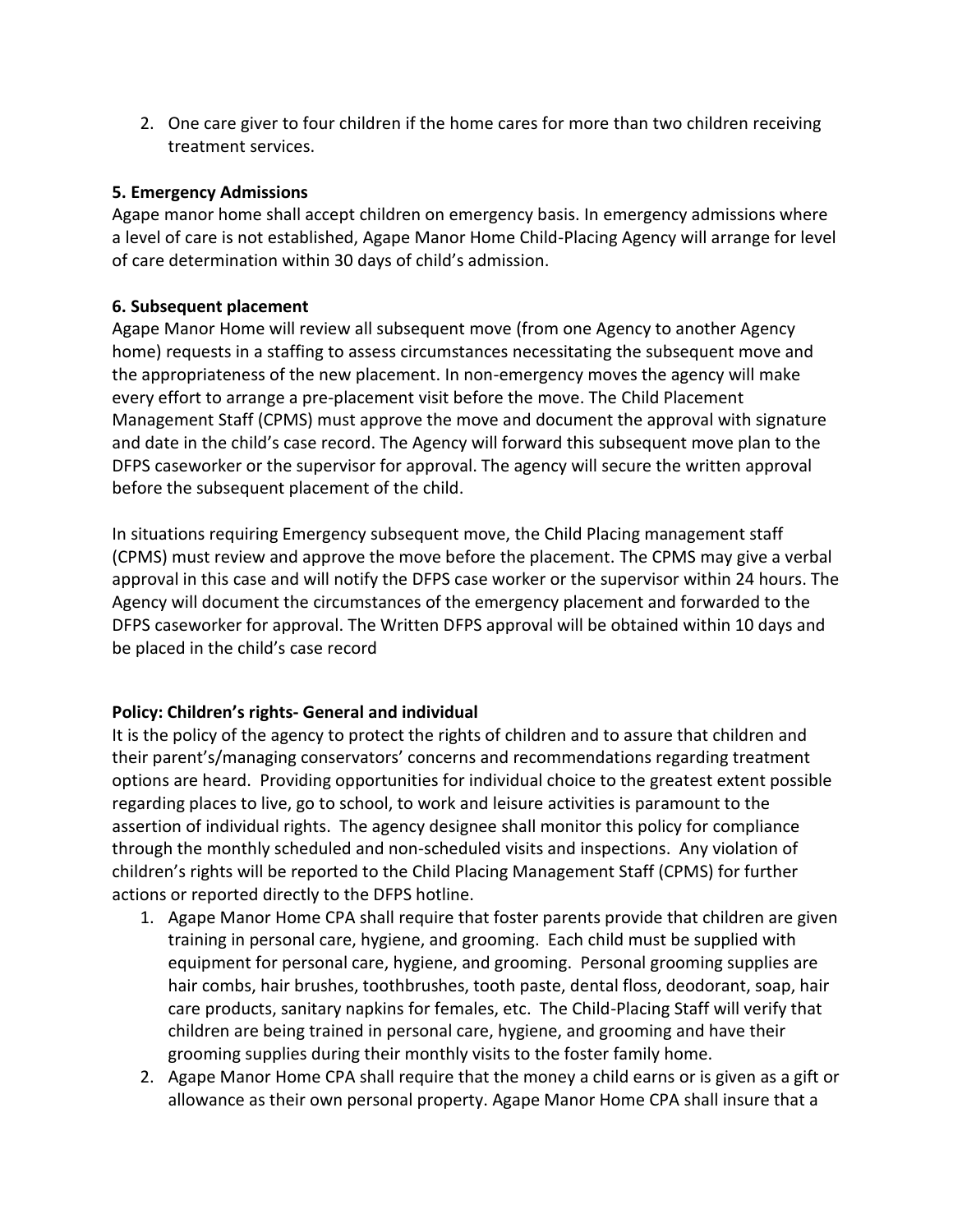child's money is accounted for separately from the agency's funds or the funds of the facility or family with whom s/he is placed. The foster parent will safe keep the rest of the money and will maintain a separate account for each child. Children can take money from their account for personal shopping and other needs. The case manager will review the log maintained by the foster parent each month accounting for the youth's money. Agape Manor Home CPA shall insure that a child must not be required to use his personal money to pay for room and board, unless it is a part of the service plan and approved in writing by the parents or managing conservator and the childplacing agency.

- 3. Agape Manor Home CPA shall insure that a child is allowed to bring personal possessions to the facility or home where s/he is placed and allowed to acquire other personal possessions. Any limits on the kinds of possessions a child may or may not receive must be discussed with the child and his parents or managing conservator.
- 4. Agape Manor Home CPA shall insure that before involving a child in any fundraising or publicity for the child-placing agency, the written informed consent must be obtained of the child (if the child is able to give consent) and of the child's parents or managing conservator.
- 5. Agape Manor Home CPA shall insure that children's mail (including electronic mail), incoming and outgoing, must not be opened or read and children's telephone calls, incoming and outgoing, must not be monitored unless the need for such restriction is determined by DFPS caseworker or managing conservator or court order. Reasons for any restrictions on mail or telephone calls and the mail or calls so restricted must be documented in the child's record. If restrictions continue longer than one month, Child-Placing Management Staff must re-evaluate the restrictions at least monthly. Reasons for the continued restriction must be explained to the child and documented in the child's record.
- 6. Agape Manor Home CPA shall insure that at discharge a child will leave the Agency home with all possessions that they either brought with them and/or have gained possession of since their placement. The foster parent shall account for the inventory with the CPS caseworker upon discharge and verify that they have received all of their clothing, other items logged in their Personal Belongings Inventory.
- 7. Agape Manor Home CPA shall ensure that children have the opportunities for spiritual development and participation in religious activities.

# **SHARED TASKS**

Children can participate, as their functioning level permits, in shared duties, which maintain their households. Some examples of these tasks are:

- 1. Meal planning, grocery shopping and food preparation, table setting, dishwashing, etc.
- 2. Housecleaning, laundry
- 3. Clothing repair
- 4. Light yard and house maintenance
- 5. General household shopping for items such as clothing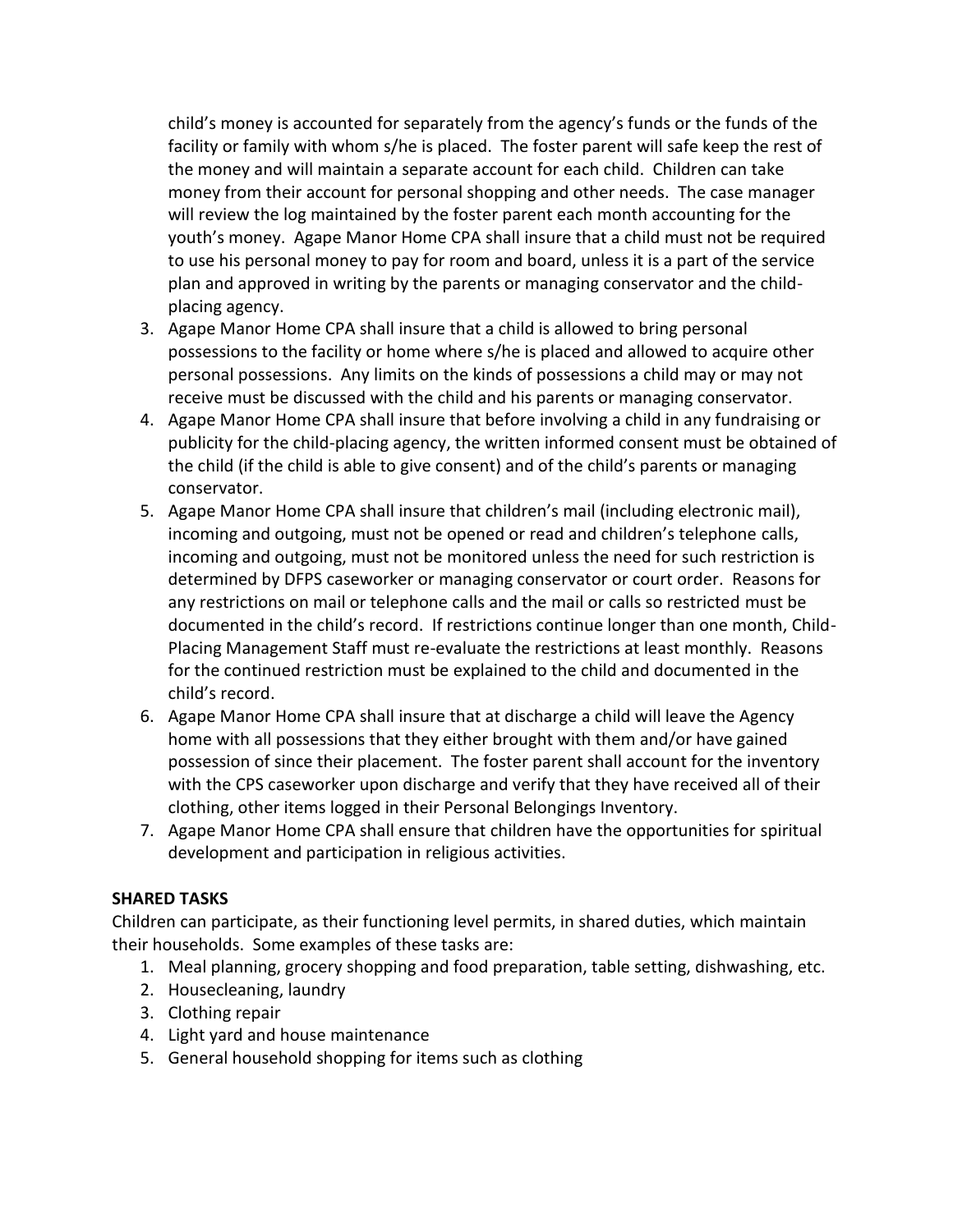# **Individual rights:**

In addition, Agape manor Home Child Placing Agency will adhere to all of the following individual rights of children as outlined in Standard 749.1003 of the DFPS minimum standards. Foster parents and agency staff are responsible for assisting the children in attaining their rights.

- 1. The right to appropriate care and treatment in the least restrictive setting available that can meet the child's needs;
- 2. The right to be free from discrimination on the basis of gender (if your agency accepts both genders), race, religion, national origin, or sexual orientation;
- 3. The right to have his physical, emotional, developmental, educational, social and religious needs met;
- 4. The right to be free of abuse, neglect, and exploitation as defined in Texas Family Code §261.401;
- 5. The right to be free from any harsh, cruel, unusual, unnecessary, demeaning, or humiliating punishment, which includes:
	- a) Shaking the child;
	- b) Subjecting the child to corporal punishment;
	- c) Threatening the child with corporal punishment;
	- d) Any unproductive work that serves no purpose except to demean the child, such as moving rocks from one pile to another or digging a hole and then filling it in;
	- e) Denying the child food, sleep, toileting facilities, mail, or family visits as punishment;
	- f) Subjecting the child to remarks that belittle or ridicule the child or the child's family; and
	- g) Threatening the child with the loss of placement or shelter as punishment;
- 6. The right to discipline that is appropriate to the child's age and developmental level;
- 7. The right to have restrictions or disciplinary consequences explained to him when the measures are imposed;
- 8. The right to a humane environment, including any treatment environment, which provides reasonable protection from harm and appropriate privacy for personal needs;
- 9. The right to receive educational services appropriate to the child's age and developmental level;
- 10. The right to training in personal care, hygiene, and grooming;
- 11. The right to reasonable opportunities to participate in community functions, including recreational and social activities such as Little League teams, Girl Scouts and Boy Scouts, and extracurricular school activities outside of the agency to the extent that is appropriate for the child;
- 12. The right to have adequate personal clothing, which must be suitable to his age and size and comparable to the clothing of other children in the community;
- 13. The right to have personal possessions at his home and to acquire additional possessions within reasonable limits;